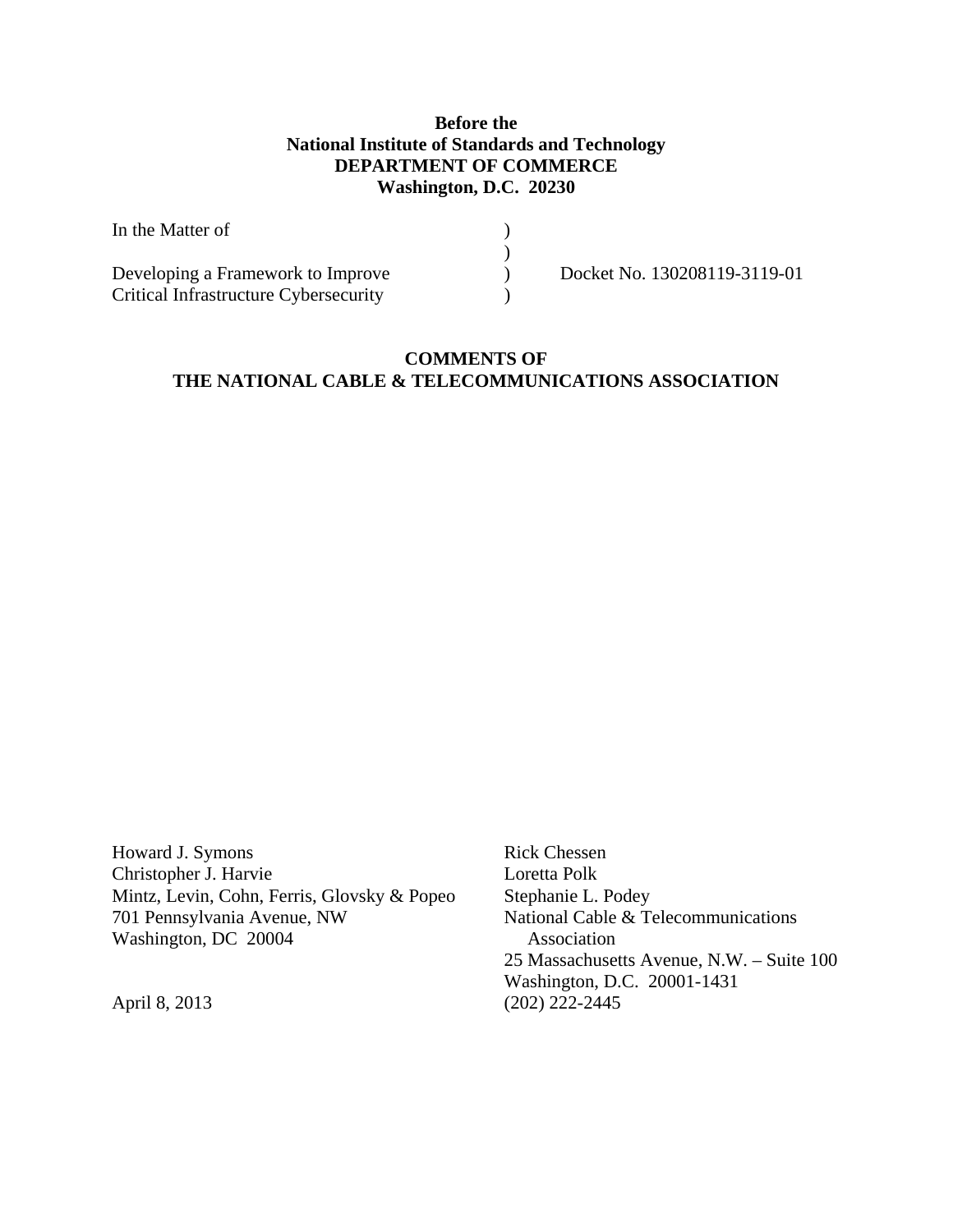# **TABLE OF CONTENTS**

| I.   |             | CURRENT RISK MANAGEMENT PRACTICES IN THE CABLE INDUSTRY 4                                                             |  |
|------|-------------|-----------------------------------------------------------------------------------------------------------------------|--|
| II.  |             | CABLE COMPANIES' USE OF FRAMEWORKS, STANDARDS,                                                                        |  |
|      | A.          | Cable Industry Participation in Multi-Stakeholder Groups and                                                          |  |
|      | <b>B.</b>   |                                                                                                                       |  |
|      | C.          | Cable Operators to Minimize Cyber Threats That May Originate                                                          |  |
| III. |             | RECOMMENDATIONS REGARDING STRUCTURE AND OPERATION OF                                                                  |  |
|      | $A_{\cdot}$ | The Cybersecurity Framework Must Be Flexible and Embrace                                                              |  |
|      | <b>B.</b>   | The Cybersecurity Framework Should Include All Relevant                                                               |  |
|      | C.          | The Cybersecurity Framework Should Draw on Existing<br>Resources and Rely on Industry-Driven Solutions to Address New |  |
|      |             |                                                                                                                       |  |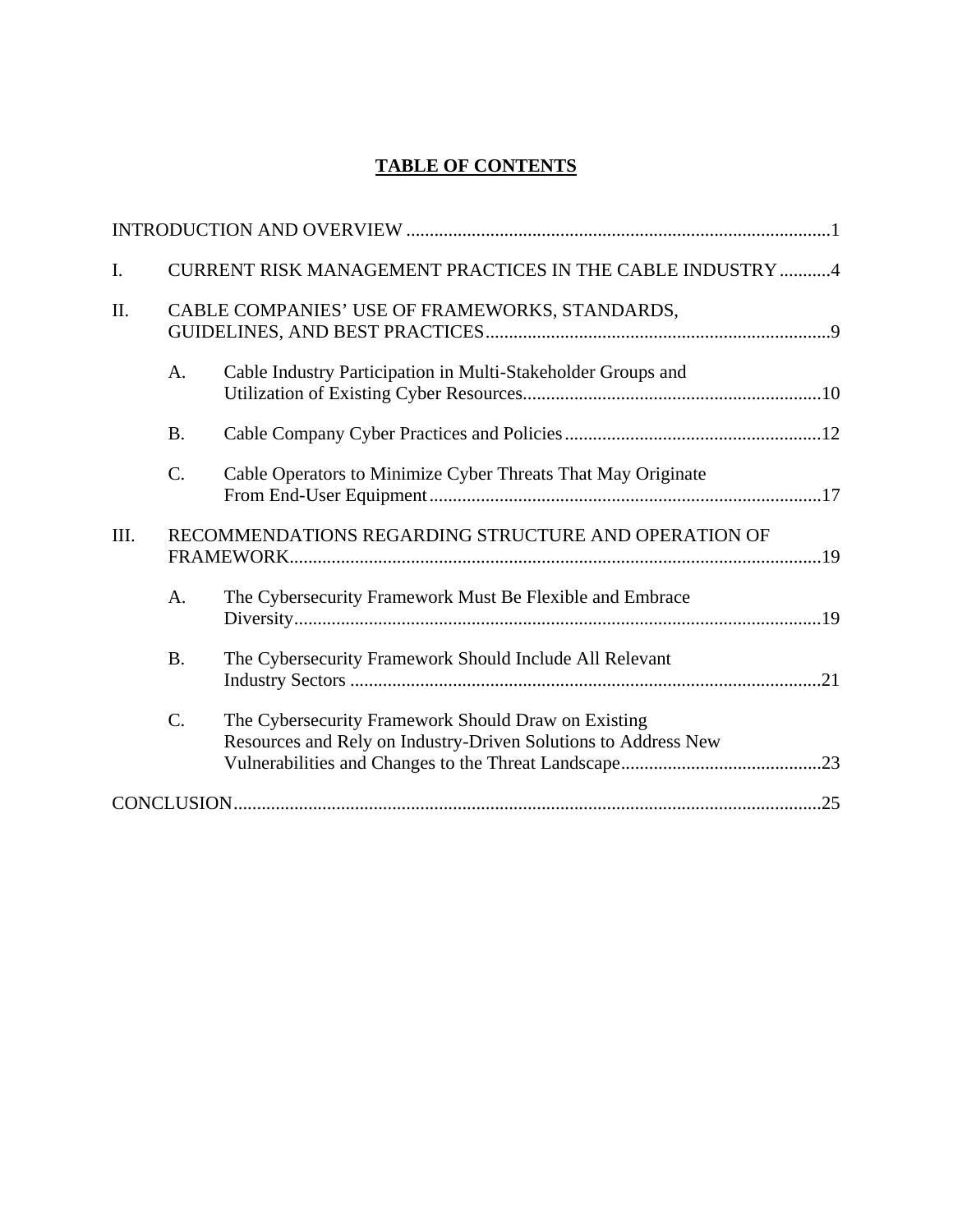# **Before the National Institute of Standards and Technology DEPARTMENT OF COMMERCE Washington, D.C. 20230**

| In the Matter of                      |                              |
|---------------------------------------|------------------------------|
|                                       |                              |
| Developing a Framework to Improve     | Docket No. 130208119-3119-01 |
| Critical Infrastructure Cybersecurity |                              |

## **COMMENTS OF THE NATIONAL CABLE & TELECOMMUNICATIONS ASSOCIATION**

The National Cable & Telecommunications Association  $(NCTA)^1$  hereby submits its comments in response to the Request for Information  $(RFI)^2$  issued by the National Institute of Standards and Technology (NIST) at the U.S. Department of Commerce in the above-captioned proceeding.

# **INTRODUCTION AND OVERVIEW**

As the nation's largest providers of broadband Internet access service, NCTA's member companies have been at the forefront of developing and implementing a broad range of practices and protocols for identifying and addressing cybersecurity risks and vulnerabilities. Cable companies work every day to assess, deter, and neutralize network security vulnerabilities and threats. In so doing, they have incorporated a range of recognized industry standards and measures into their cybersecurity practices and protocols.

 build two-way interactive networks with fiber optic technology. Cable companies also provide state-of-the-art competitive voice service to more than 26 million customers. NCTA is the principal trade association for the U.S. cable industry, representing cable operators serving more than 90 percent of the nation's cable television households and more than 200 cable program networks. The cable industry is the nation's largest provider of broadband service after investing \$200 billion since 1996 to

 *Critical Infrastructure Cybersecurity*, Docket No. 130208119-3119-01, 78 Fed. Reg. 13024 (Feb. 26, 2013) <sup>2</sup> Department of Commerce, National Institute of Standards and Technology, *Developing a Framework to Improve* ("RFI").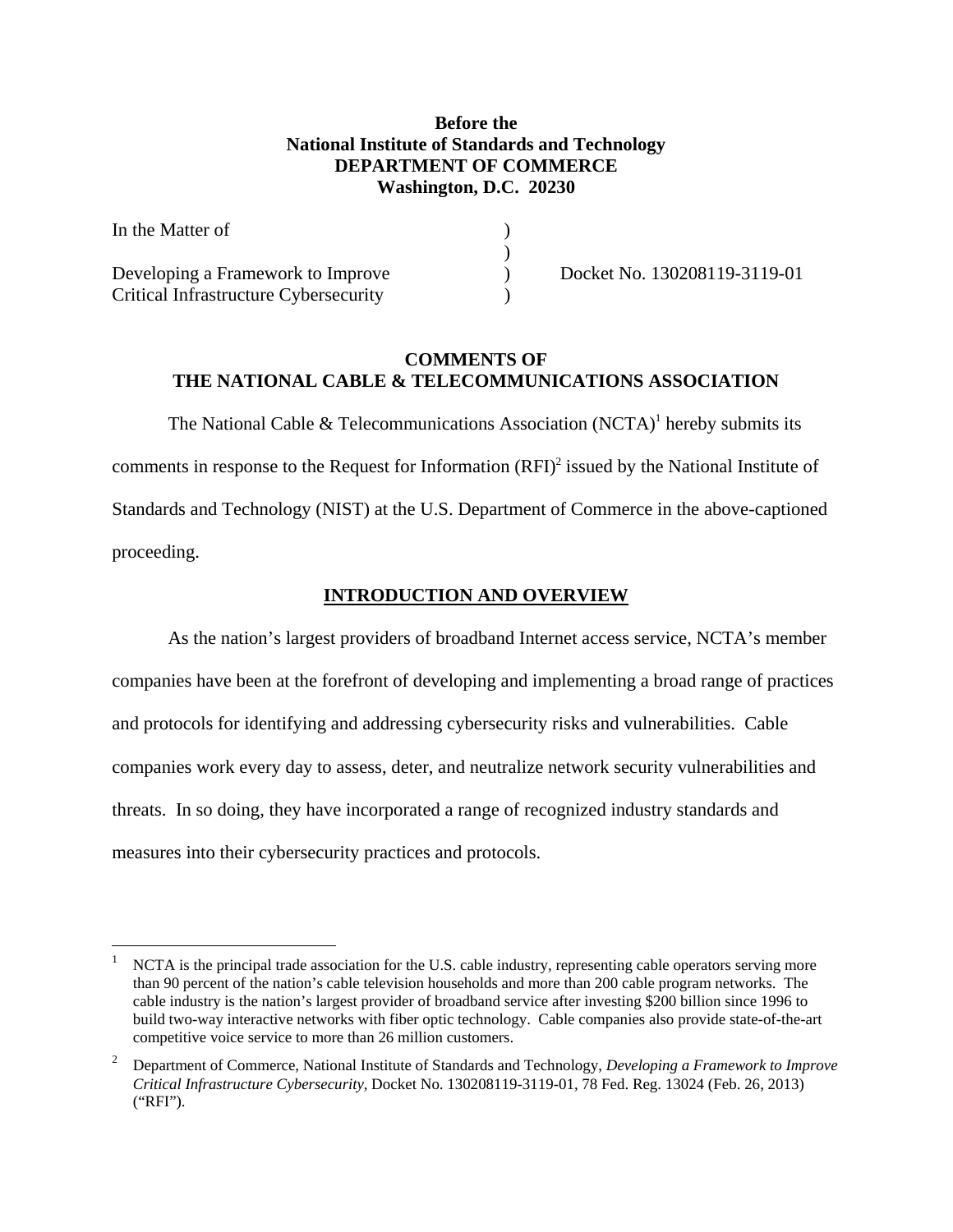This experience teaches that to be effective, the Cybersecurity Framework must reflect the dynamic nature of cyber threats. The threat landscape is constantly evolving, as cyber criminals develop new methods to overcome existing security measures. Indeed, cyber criminals study remediation technology and tools to test and implement new techniques for penetrating networks and evading detection. They use the latest software tools and technology at the same time that they are used for legitimate purposes. Accordingly, it is critically important to develop a Cybersecurity Framework that is flexible, agile, and adaptable, and recognizes that diversity is preferable to uniformity. It should offer a broad menu of recommended options and practices that are outcome-oriented, rather than prescriptive.

The Framework must allow for continued innovation and modification to reflect the constantly-changing threat landscape, and it must be sufficiently flexible so that companies can adapt and customize recommendations to reflect their specific network architecture, business operations, and existing cybersecurity protocols and processes. Our cyber defense posture is best served by policies that promote a flexible solutions-oriented process that builds on existing industry collaborations and encourages experimentation, while avoiding a constrictive one-sizefits-all, top-down approach that mandates conformity with prescriptive measures that are bound to become obsolete over time.

In that regard, cable operators and others in the communications sector with extensive cybersecurity expertise should be permitted to continue with their current efforts, rather than having to divert capital and resources away from these efforts toward mandates that differ from practices and protocols that they have already implemented. If there are gaps whereby new or emerging threats may not be addressed by an existing industry practice, those gaps should be filled in the first instance by giving industry the opportunity to develop responses through the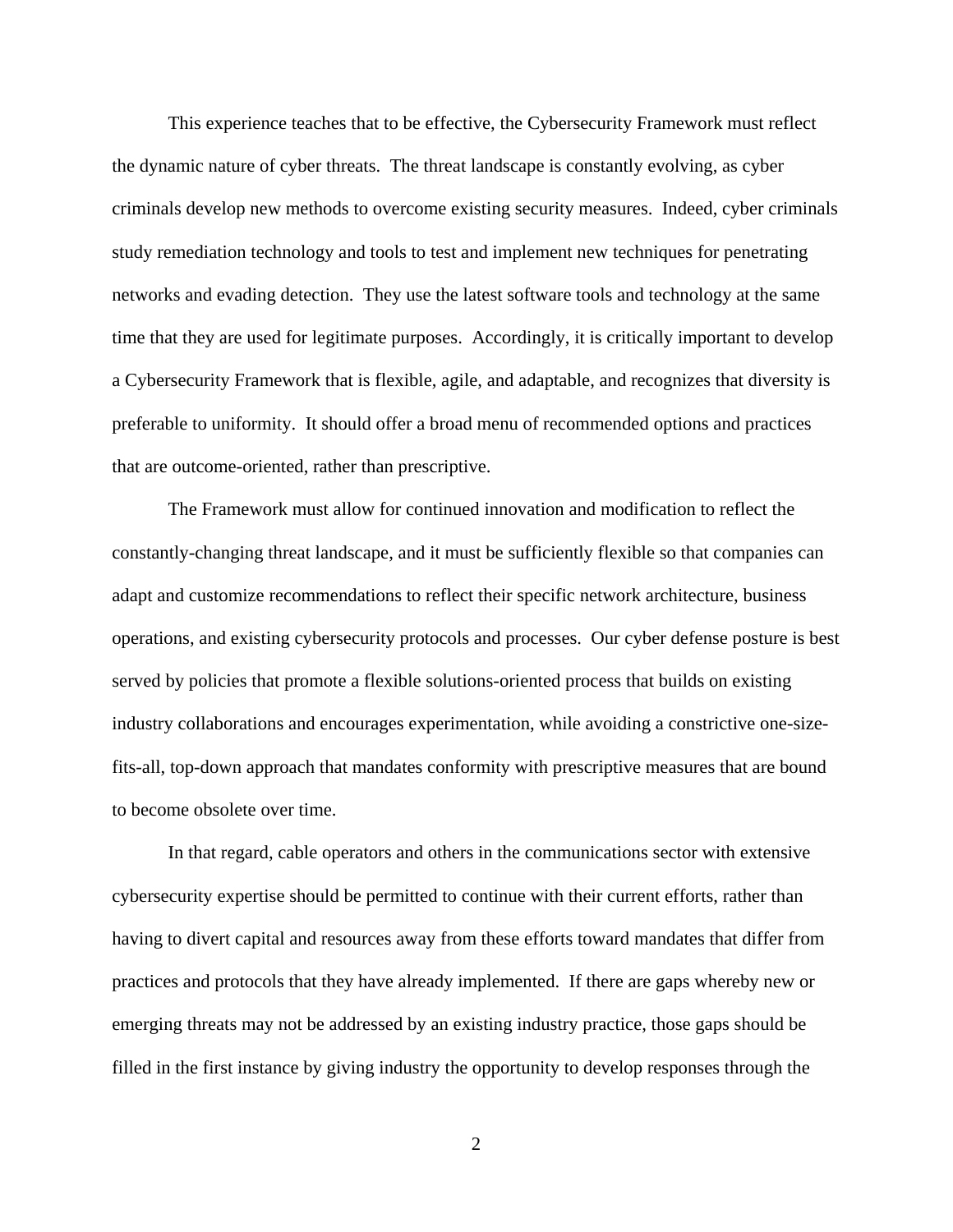various industry and multi-stakeholder groups that are already at the forefront of cybersecurity development and innovation. NIST should not assume that any gaps it may identify in developing the Framework must be filled by government-imposed standards or practices.

It is also essential that the Framework be adaptable to differences both across and within industry sectors. No single isolated set of standards or industry best practices suffices to meet the needs of today's complex cyber environment. Rather than establishing a collection of sectorspecific practices, the Framework should instead identify leading consensus standards and industry best practices that could be adapted by particular sectors and entities and be tailored to their unique circumstances. For example, the standards and practices that comprise the Framework should take into account differences in the design, size, and complexity of a particular company's network architecture and business model and provide flexibility in how an affected entity protects against cyber threats. It should be technology-neutral and cost-effective, and should not interfere with companies' ability to provide high quality service to customers.

More broadly, the Framework should recognize that *all* industry sectors have a responsibility to address cybersecurity vulnerabilities in their critical infrastructure. In light of the interdependent nature of the Internet, it would be unreasonable and ineffective to impose a disproportionate burden on the communications sector to mitigate the multitude of risks from other sectors. Although the Presidential Policy Directive identifies communications systems as "uniquely critical due to the enabling functions they provide across all critical infrastructure sectors,"<sup>3</sup> the vast majority of cyber threats originate from outside communications systems. Most cyber threats relate to vulnerabilities that exist not at the network level, but at end-user

Presidential Policy Directive/PPD-21, *Critical Infrastructure Security and Resilience* (Feb. 12, 2013), *available at* http://www.whitehouse.gov/the-press-office/2013/02/12/presidential-policy-directive-critical-infrastructuresecurity-and-resil. 3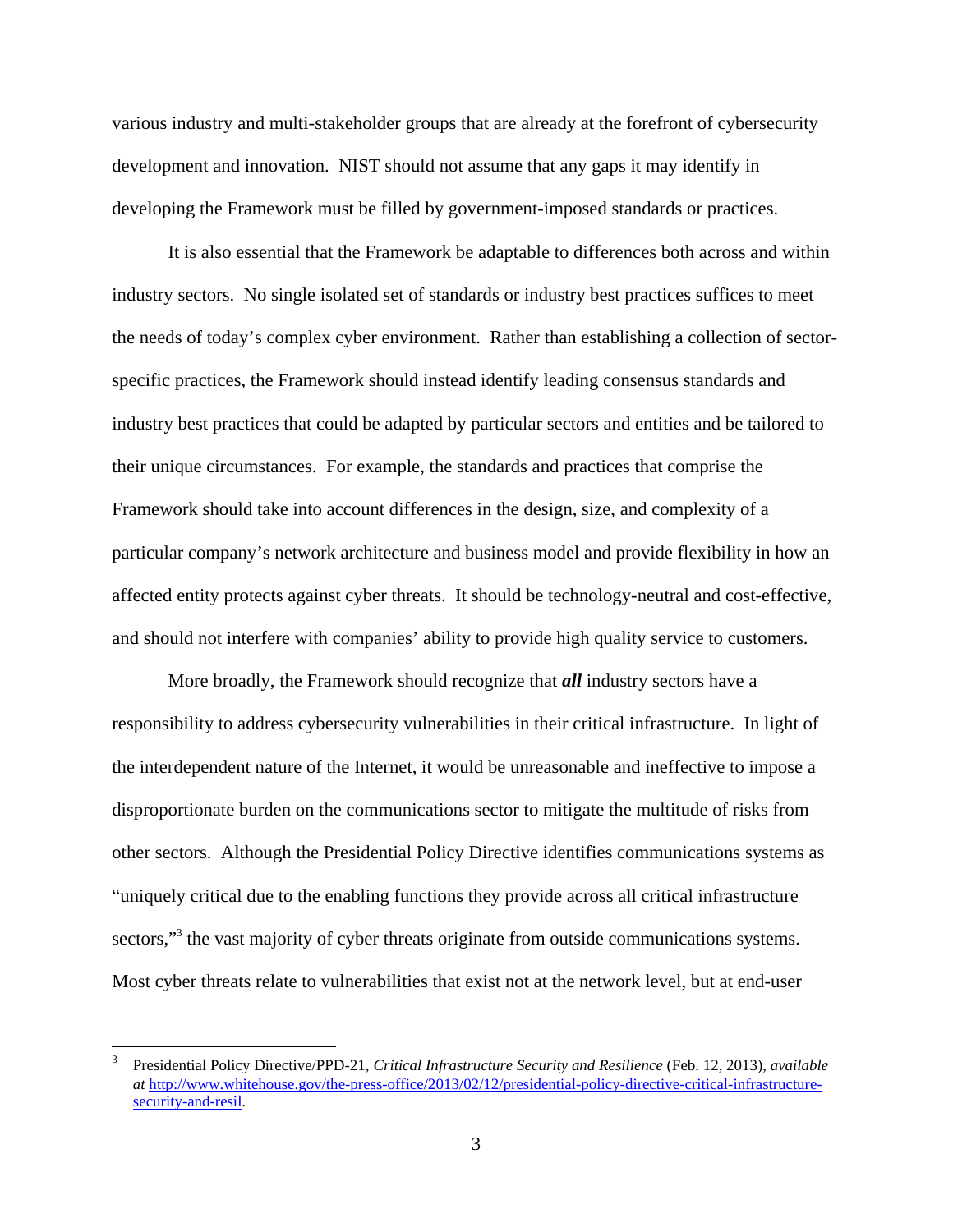<span id="page-5-0"></span>access points and Internet-facing devices susceptible to compromise. Thus, the Framework should establish the expectation that stakeholders from all industry sectors will take the steps necessary to secure their own systems and data. NIST should likewise recognize that Information Technology (IT) products and services play a critical role in addressing cybersecurity vulnerabilities, and their exclusion from the Framework will leave many critical issues unaddressed.

Finally, the adoption of the Framework and other cybersecurity measures would be enhanced by the adoption of liability protections for private entities that employ cyber defense tools and techniques. Such protections would minimize litigation risk and other legal uncertainties from the use of such measures. Clear legal authorization to share cyber threat information among private actors and between the private sector and the government would facilitate the detection and deterrence of these threats and the development of new practices and protocols to combat them. While these issues are outside the scope of this proceeding, they must be addressed as part of the government's overall cybersecurity policy.

These comments provide an overview of the type of practices, tools, and protocols that NCTA's member companies utilize in as part of their ongoing efforts to secure their networks against cyber threats and vulnerabilities. Against the backdrop of this experience, we next offer recommendations for the "methodologies, procedures, and processes"<sup>4</sup> that should be included in the Cybersecurity Framework – as well as those that should be avoided.

#### **I. CURRENT RISK MANAGEMENT PRACTICES IN THE CABLE INDUSTRY**

For providers of broadband Internet access services, the public interest in securing critical infrastructure from cyber attacks aligns with companies' business interests in providing secure

*Id.* at 13025 (quoting Executive Order 13636-Improving Critical Infrastructure Cybersecurity, 78 Fed. Reg. 11739 (Feb. 19, 2013) ("Cybersecurity EO")). 4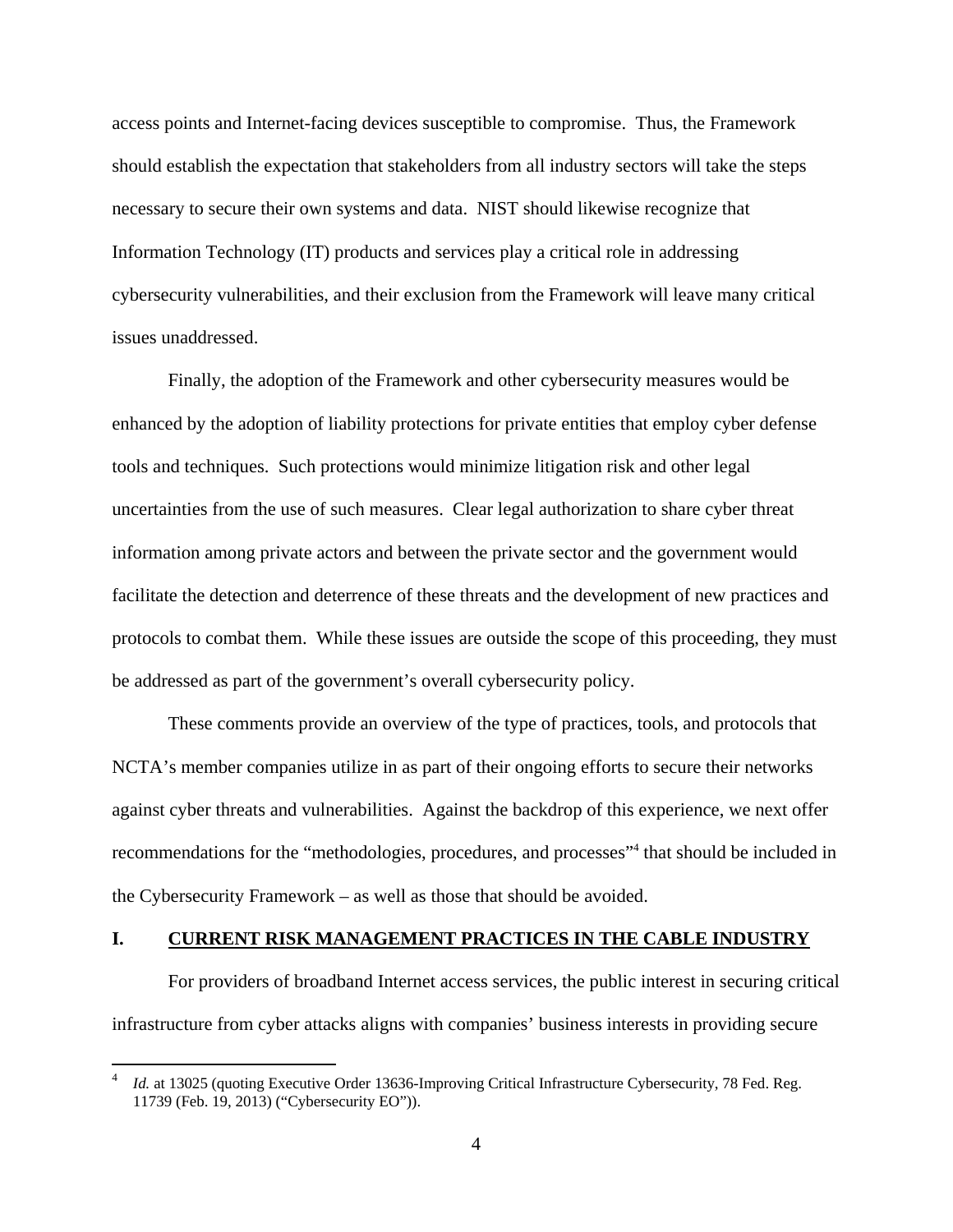networks to meet customer demand. Cable companies have strong, market-based incentives to address cyber threats and vulnerabilities and incorporate the cybersecurity practices and protocols into their business operations. Because our companies' business success depends upon customers using our networks and consuming our network-based offerings, ensuring a safe and secure network environment is a top business priority. Thus, cable companies devote substantial capital, resources, and manpower to preventing, detecting, deterring, and responding to cybersecurity threats, notwithstanding the absence of any express government directive to do so. Securing our networks against cyber threats is a business imperative for the communications industry.

Broadband providers' experience in cyber risk management has shown that any risk management approach must recognize the enormous diversity of challenges faced by the various critical infrastructure sectors. Each sector, and indeed each entity within any given sector, faces its own unique cyber threats and risk profiles. Accordingly, even "best" practices, standards, and tools may not be appropriate – and could even be counter-productive – for some entities or sectors, depending upon the risk profiles they face. Organizations should be encouraged to address cyber threats within their own unique risk management processes, with an eye towards the impact and relevance of a given threat on their individual systems.

The RFI notes that the "national and economic security of the United States depends on the reliable functioning of critical infrastructure, which has become increasingly dependent on information technology."5 But dependence on information technology should not be an excuse to fob off disproportionate cybersecurity responsibilities on owners and operators of communications networks.

RFI at 13025. 5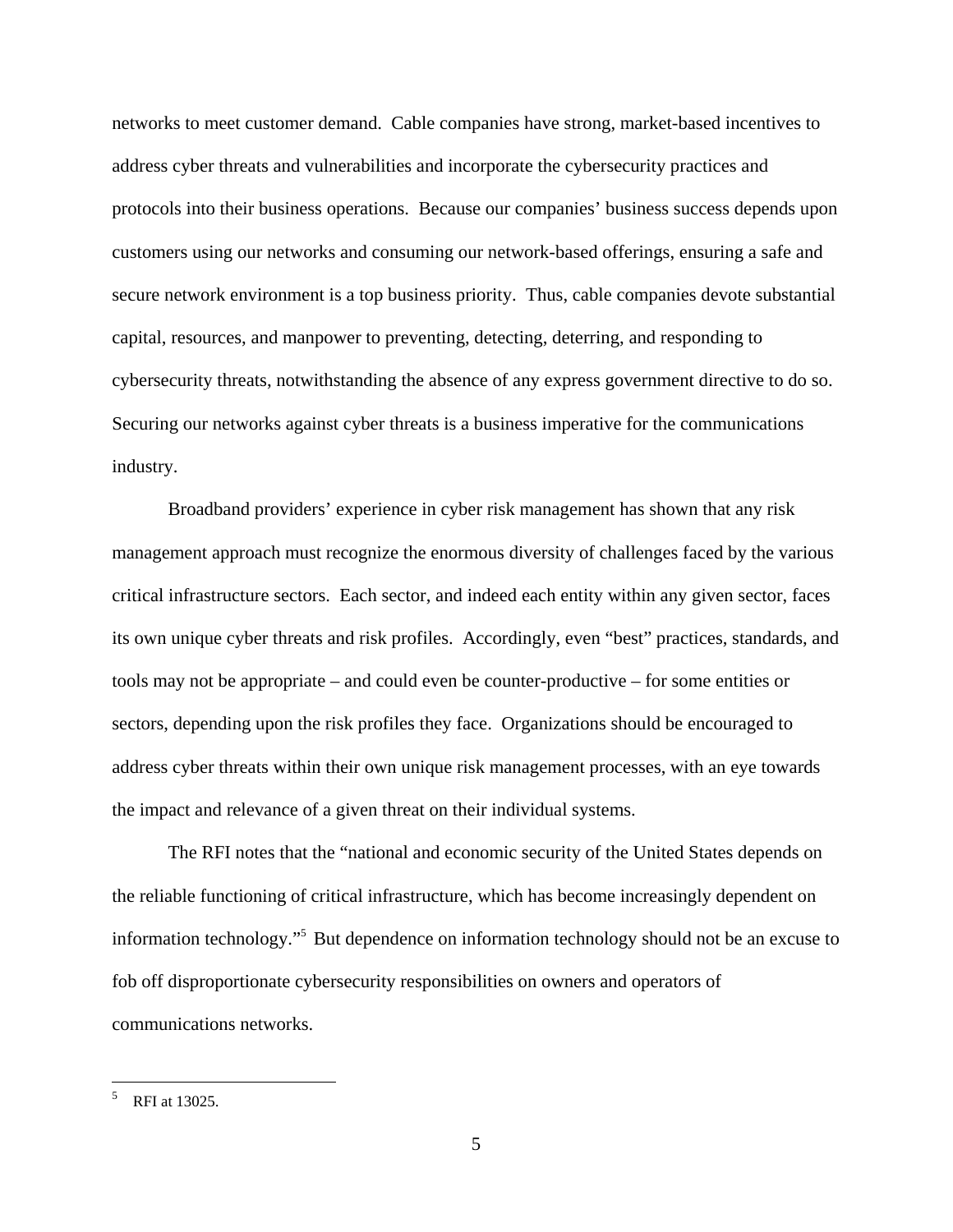Further, it is the owners and operators of such critical infrastructure, not owners or operators of internal systems and data are secure. Cyber threats pose a particular risk to information systems that supply critical key resources for the nation: water supply, nuclear power plants, electricity grids, financial networks.<sup>6</sup> These are key commercial networks whose disruption could be especially problematic for the nation.<sup>7</sup> Thus, our companies recognize that elements of their networks could be subject to the Framework under consideration to the extent that they support the reliable functioning of these types of entities, as well as other owners and operators of critical infrastructure. At the same time, however, communications infrastructure and services include a wide array of non-critical assets and functions, so the determination of what constitutes "critical infrastructure" should be made on a granular basis to avoid sweeping in non-critical elements. communications networks, who must bear the ultimate responsibility of ensuring that their own

Broadband service providers, such as cable companies, treat cybersecurity as a central component of their overarching enterprise risk management strategy. Enterprise security risk management processes aim to decide how to identify, deter and mitigate security risks. Overarching principles of cable's risk management practices include continuous oversight and monitoring of facilities and assets that present potential security vulnerabilities; prioritizing risks and threats in light of deterrence capabilities and remediation tools and strategies; responding to

<u>.</u>

<sup>&</sup>lt;sup>6</sup> *See e.g.,* 42 U.S.C. 5195c(e) (defining critical infrastructure as "systems and assets, whether physical or virtual, so vital to the United States that the incapacity or destruction of such systems and assets would have a debilitating impact on security, national economic security, national public health or safety, or any combination of those matters").

<sup>&</sup>lt;sup>7</sup> In contrast, residential networks providing access to the Internet – while serving many people – do not public health or safety." Cybersecurity EO at 11739. It makes sense for the government to prioritize its cybersecurity efforts to protect delivery of key resources, and cybersecurity policy should be tailored to necessarily implicate distribution of key resources, and temporary incapacity of such network facilities, while inconvenient, would not ineluctably "have a debilitating impact on security, national economic security, national addressing those priorities.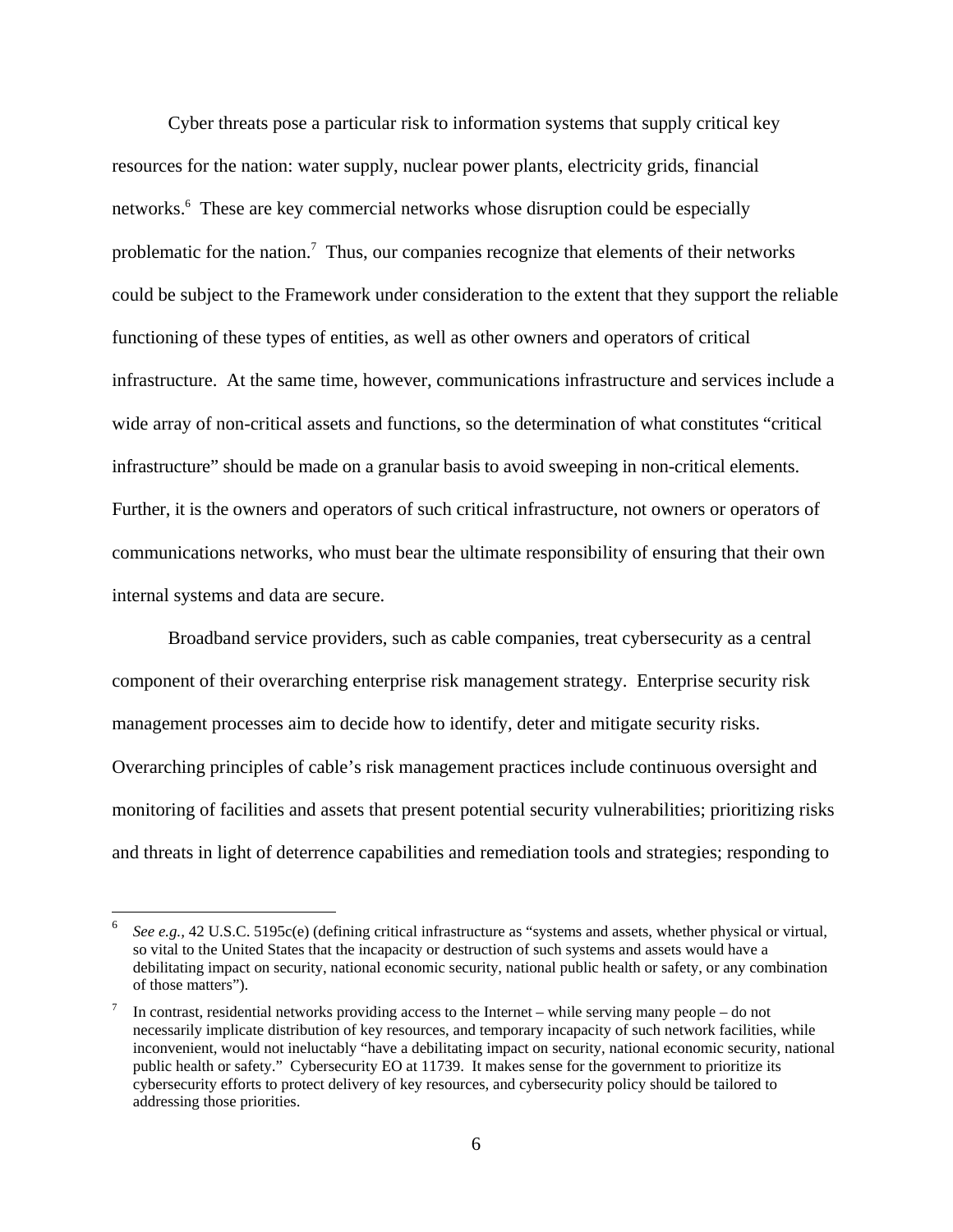and mitigating threats and intrusion attempts; and reassessing risks, strategies, and tools in light of such threats and intrusion attempts.

The effort to promote and enhance cybersecurity is not just a matter of acquiring and deploying the correct technological tools, it also is an organizational and managerial undertaking. Cable broadband providers have put in place cross-function internal processes for examining cyber risks to facilitate the full and detailed integration of security risk management into corporate processes at every level of operation. They have established designated teams or cyber committees with representatives from key areas of the company, such as risk management and governance, security, privacy, engineering, legal, network operations, and government relations. This approach enables them to combine insights from a variety of functionalities to examine information security and risk management principles from multiple perspectives.

These cybersecurity teams or groups meet on a regular basis to provide strategic oversight in policy, leading practices, maintaining and driving consistency in strategic relationships in both government and industry, reviewing potential "What If…" analyses arising from current events or risks, and sponsoring live cybersecurity exercises. A designated corporate focal point for cyber issues can also coordinate cybersecurity efforts and initiatives, review and update a company's protocols and response plans, establish and maintain relationships with appropriate government agencies, review metrics, and keep abreast of best practices. It also facilitates the flow of information to senior management and the board of directors, as well as to each functional area, ensuring that security policies, cybersecurity activities, and related programs are coordinated across the company, and that the company maintains relationships with relevant third party and government organizations.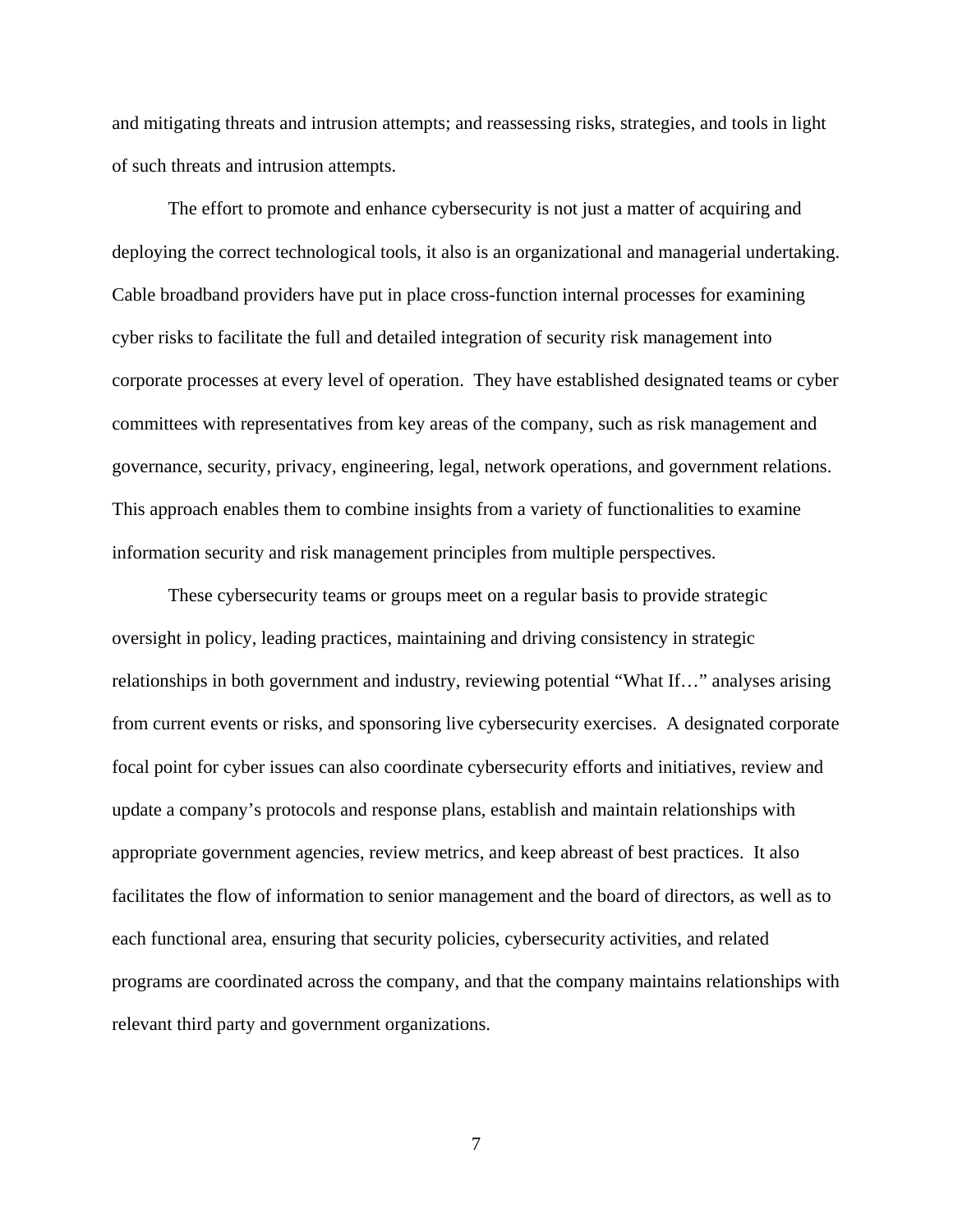Cable companies also draw upon external resources in connection with their cybersecurity risk management efforts, including such widely-accepted international risk management practices from OCTAVE Allegro, COSO and COBIT, ISO/IEC 31000:2009, ISO/IEC 27005, and Factor Analysis of Information Risk (FAIR). Although most policies and best practices have been developed internally (informed by companies' unique expertise and experiences and designed to protect their particular network architecture and business operations) cable companies also routinely engage with consulting partners to review, refine, and update existing practices as needed. The companies also collaborate with vendors, equipment providers, and security management services to develop and integrate new innovations.

(DHS) through the Communications Sector Coordinating Council (CSCC). The CSCC the Framework.<sup>8</sup> While cable companies have successfully developed and maintained unique cybersecurity practices and protocols on their own initiative and without government mandates, their work has been informed by input and guidance from appropriate Federal government officials and agencies. In particular, the cable industry works with the Department of Homeland Security coordinates initiatives to improve the physical security and cybersecurity of sector assets; to ease the flow of information within the sector, across sectors, and with designated Federal agencies; to address issues related to response and recovery under all hazards to assure the continued operation of vital communications services; and to develop and implement the Communications Sector-Specific Plan (CSSP) as required by the National Infrastructure Protection Plan (NIPP). The CSCC's expertise and experience make it the most logical and appropriate focal point for government-coordinated efforts on cybersecurity, including with respect to the development of

duplicative, overlapping efforts, particularly for industry security and technical experts.<br>8 Government coordination is crucial to ensure that private sector cybersecurity resources are not strained through 8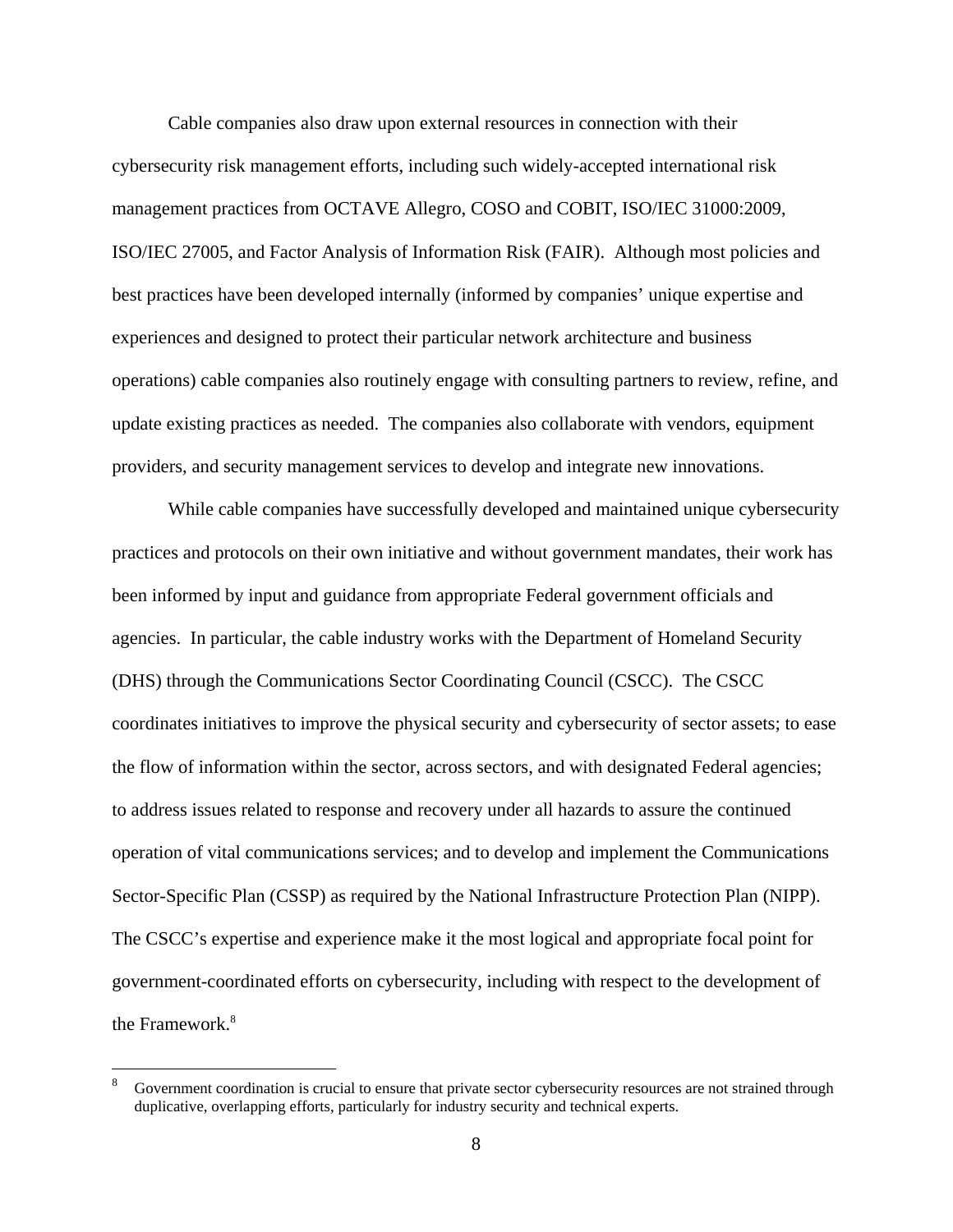<span id="page-10-0"></span>In addition to its work with the CSCC, the cable industry has enhanced its ability to create best practices for risk management in general, as well as to identify and address cyberspecific issues and threats through its voluntary participation in Federal initiatives such as the National Cybersecurity and Communications Integration Center (NCCIC), which is comprised of the United States Computer Emergency Readiness Team (US-CERT) and the National Coordinating Center for Telecommunications (NCC)/ Communications Information Sharing and Analysis Center (COMM ISAC), and the Federal Bureau of Investigation's Infragard, to name just a few. Cable companies also partner at the local and state levels with law enforcement and emergency management agencies, in particular, by holding seats in Emergency Operation Centers (EOCs).

### **AND BEST PRACTICES II. CABLE COMPANIES' USE OF FRAMEWORKS, STANDARDS, GUIDELINES,**

Within the communications and information technology sectors, there are a number of existing organizations dedicated to developing cyber security best practices. NCTA and its members have been actively involved in Federal public-private partnerships and industry groups dedicated to improving the security and resiliency of critical communications infrastructure against cyber threats. The collaborative multi-stakeholder approach embraced by the communications and information technology industries has led to the creation and development of a wide variety of standards and practices that cable companies have been able to adapt and implement while maintaining the flexibility needed to address their individual needs.

The standards discussed in this section serve as reference points that can be adapted in developing system-specific best practices. It would be unrealistic and counterproductive, however, to expect any entity to adopt in full any particular framework or set of standards that is developed for general implementation without accounting for the entity's specific technical and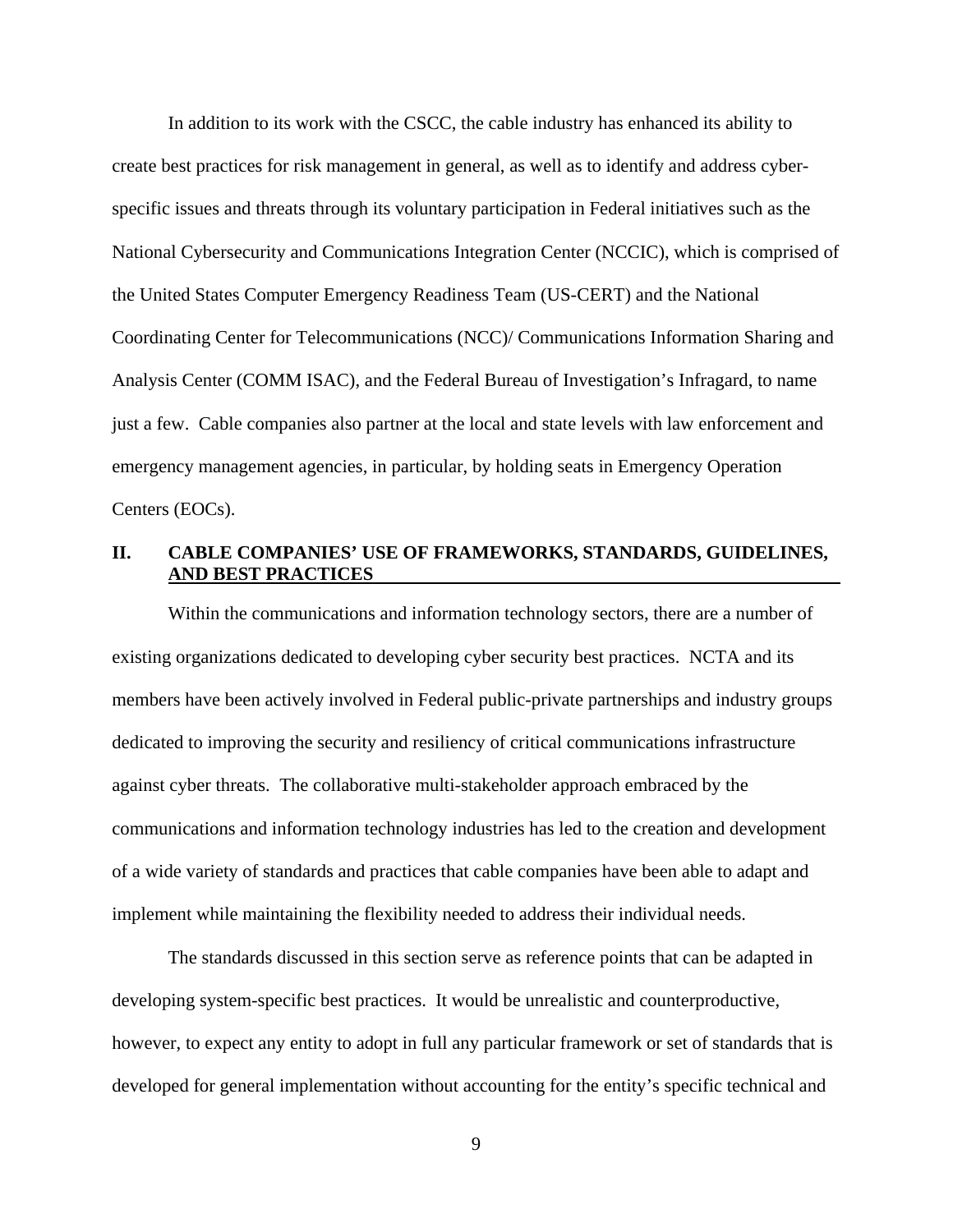<span id="page-11-0"></span>business requirements. Indeed, it is inevitable that some elements of any given framework will

be inappropriate for an organization's specific network architecture and business practices.

# **A. Cable Industry Participation in Multi-Stakeholder Groups and Utilization of Existing Cyber Resources**

Cable companies participate in a number of industry working groups that develop

standards and best practices to address cybersecurity issues. For example:

- *Practices for Implementing DKIM to Avoid Key Length Vulnerability.*<sup>9</sup> **Messaging, Malware and Mobile Anti-Abuse Working Group (M<sup>3</sup> AAWG)** - M**<sup>3</sup>** AAWG's membership includes cable companies and other broadband Internet access providers as well as software companies, network equipment vendors, and other technology companies. M**<sup>3</sup>** AAWG has published best practices for a variety of cyber issues, including *Best Practices to Address Online and Mobile Threats* and *Best*
- **North American Network Operators Group (NANOG)** NANOG is an educational and operational forum for the coordination and dissemination of technical information related to backbone/enterprise networking technologies and operational practices. NANOG's Best Current Operating Practices Working Group is dedicated to producing documented best practices "for engineers by engineers."10
- **Domain Name System Operations Analysis and Research Center (DNS-OARC)** DNS-OARC brings together key operators, implementers, and researchers to coordinate responses to attacks and recommends best current practices for mitigating DNS Denial of Service attacks.<sup>11</sup>
- **Broadband Internet Technical Advisory Group (BITAG)** BITAG is a non-profit, multi-stakeholder organization focused on bringing together engineers and technologists to develop consensus on broadband network management practices and other technical issues.12
- **Cable Television Laboratories, Inc. (CableLabs)** CableLabs is a non-profit research and development consortium that is dedicated to pursuing new cable telecommunications technologies and to helping its cable operator members integrate those technical advancements into their business objectives. CableLabs serves the cable television industry by: researching and identifying innovative broadband technologies; authoring specifications, including security specifications for the

 $\overline{Q}$ 9 http://www.maawg.org/published-documents.

<sup>10</sup> http://www.nanog.org/meetings/nanog57/abstracts.php?pt=MjA1MyZuYW5vZzU3&nm=nanog57.

<sup>11</sup> https://www.dns-oarc.net/wiki/mitigating-dns-denial-of-service-attacks.

<sup>12</sup> http://www.bitag.org/index.php.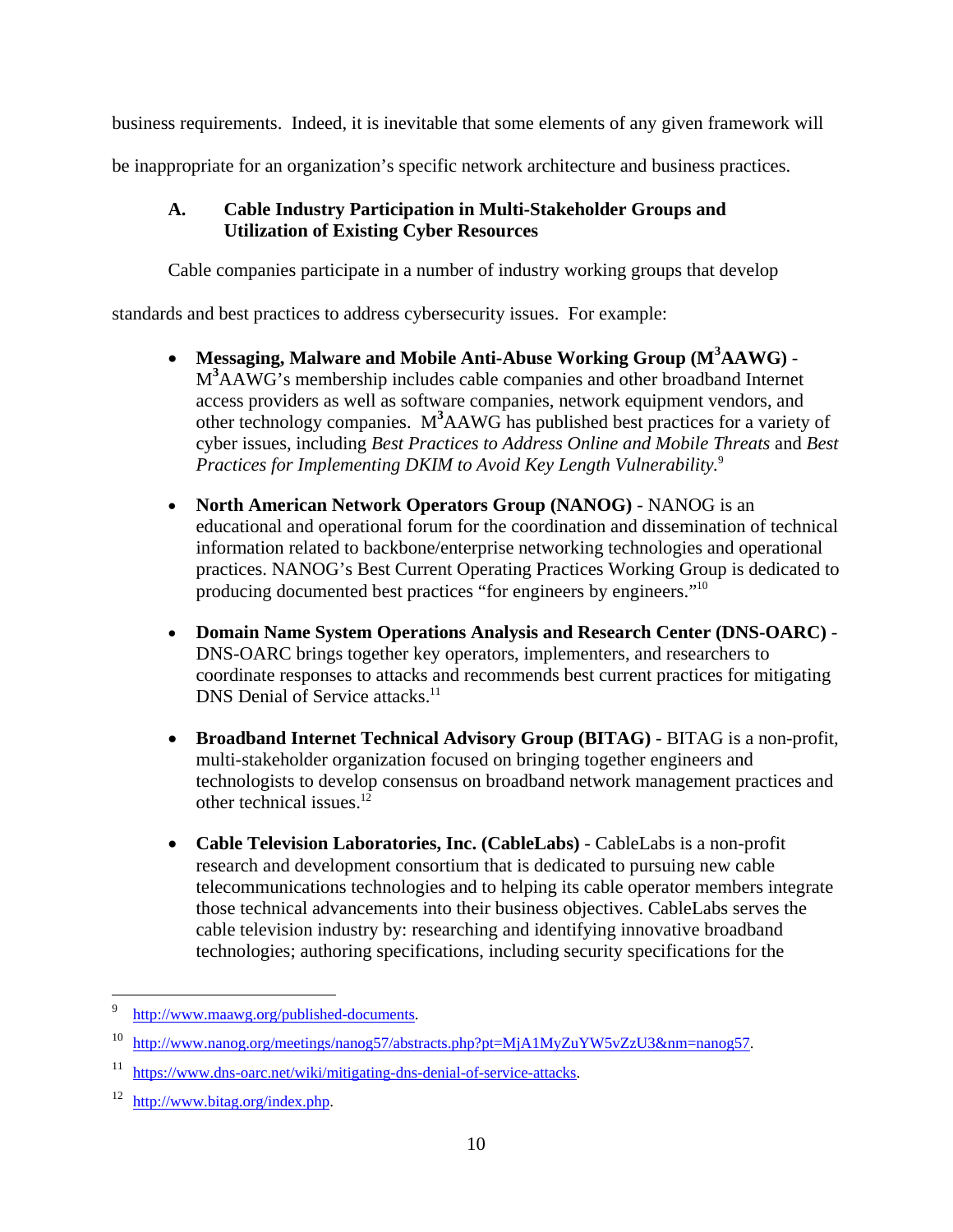DOCSIS and PacketCable platforms; conducting certification and qualification testing of products; and disseminating information.<sup>13</sup>

- **The Society of Cable Telecommunications Engineers (SCTE)** SCTE is a nonprofit professional association that provides technical leadership for the telecommunications industry and serves its members through professional development, standards, certification and information. The Data Standards Subcommittee of SCTE's Engineering Committee has published ANSI/SCTE 135-3 2013 standards to secure DOSCIS 3.0 platforms.<sup>14</sup>
- **ISACA** ISACA engages in the development, adoption and use of globally accepted, industry-leading knowledge and practices for information systems. ISACA offers a number of governance, security, and audit frameworks designed specifically for enterprises that use information systems.<sup>15</sup>

In addition to employing standards and best practices developed by these organizations, cable

operators participate in the work of other relevant groups, including the International Organization of Standards (ISO), National Security Information Exchanges (NSIE), USTA Communications Industry Security Controls Working Group (CISCWG), Alliance for Telecommunications Industry Solutions (ATIS) Network Reliability Steering Committee (NRSC), and IEEE Committee for Quality and Reliability. And they have successfully adapted a range of consensus standards and best practices to fit their individual requirements. These include the NIST 800-53 and 800-37 cyber security best practices, SANS Institute's Twenty Critical Security Controls, the ISO 31000 series of guidelines and principles for general risk management, and the ISO/IEC 27000 series best practice recommendations on information security management, risks and controls. As noted above, the cable industry also participates in the CSCC public-private partnership under DHS, and collaborates with other government entities to identify practices and measures for addressing a wide variety of cybersecurity issues.

http://www.cablelabs.com/about/.

<sup>&</sup>lt;sup>14</sup> http://www.scte.org/standards/Standards Available.aspx.

<sup>15</sup> http://www.isaca.org/about-isaca/Pages/default.aspx.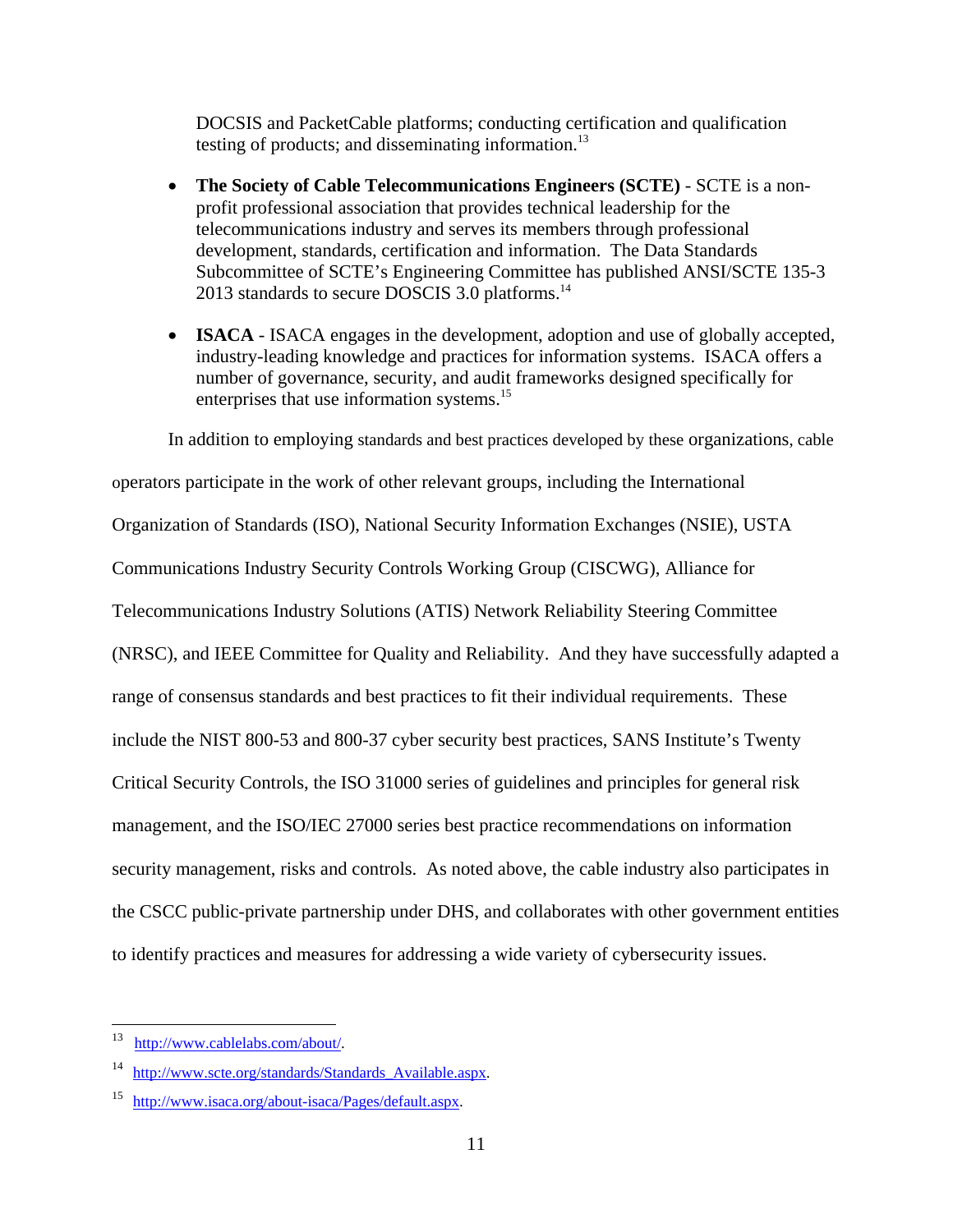<span id="page-13-0"></span>Whether the standards and practices are developed through industry-driven or collaborative public-private forums, it is critical to keep in mind that these standards and practices are guidelines that each company must tailor to fit its own particular network and business circumstances. Solutions that are right for one company may not be appropriate for others, even with companies in the same industry, because the relevant factors can vary considerably from company to company. While industry standards can serve an important role in developing effective cybersecurity practices, it is critical to preserve flexibility for each company to implement them in a manner that accords with each company's particular circumstances.

#### **B. Cable Company Cyber Practices and Policies**

Cable broadband providers use a variety of tactics and tools to implement existing standards and best practices for cybersecurity risk management, including:

Intrusion Detection and Prevention Log Collection and Analysis Systems Vulnerability Detection Distributed Denial of Service Detection System Configuration Change and Mitigation Auditing Firewalls (including WAFs) Mobile Device Management Threat Correlation Database Activity Monitoring (DAM) Data Loss Prevention (DLP) Darknets Security Information and Event Honeypots Management (SEIM) Sinkholes Encryption Key Management Null0/Null route AVM/Bot Detection and Remediation Bogon Filtering Direct Security Event Surveillance Walled Gardens via Security Response Centers **Intercepting Proxies** Incident Response Process Governance, Risk, and Compliance Security Auditing Program (GRC) Secure Network Design and Threat Modeling Engineering Facilitated Risk Assessments Penetration Testing and Mock Network Security Monitoring **Incident Drills** Spam Filtration Identity Management/ Role Management Anti-Virus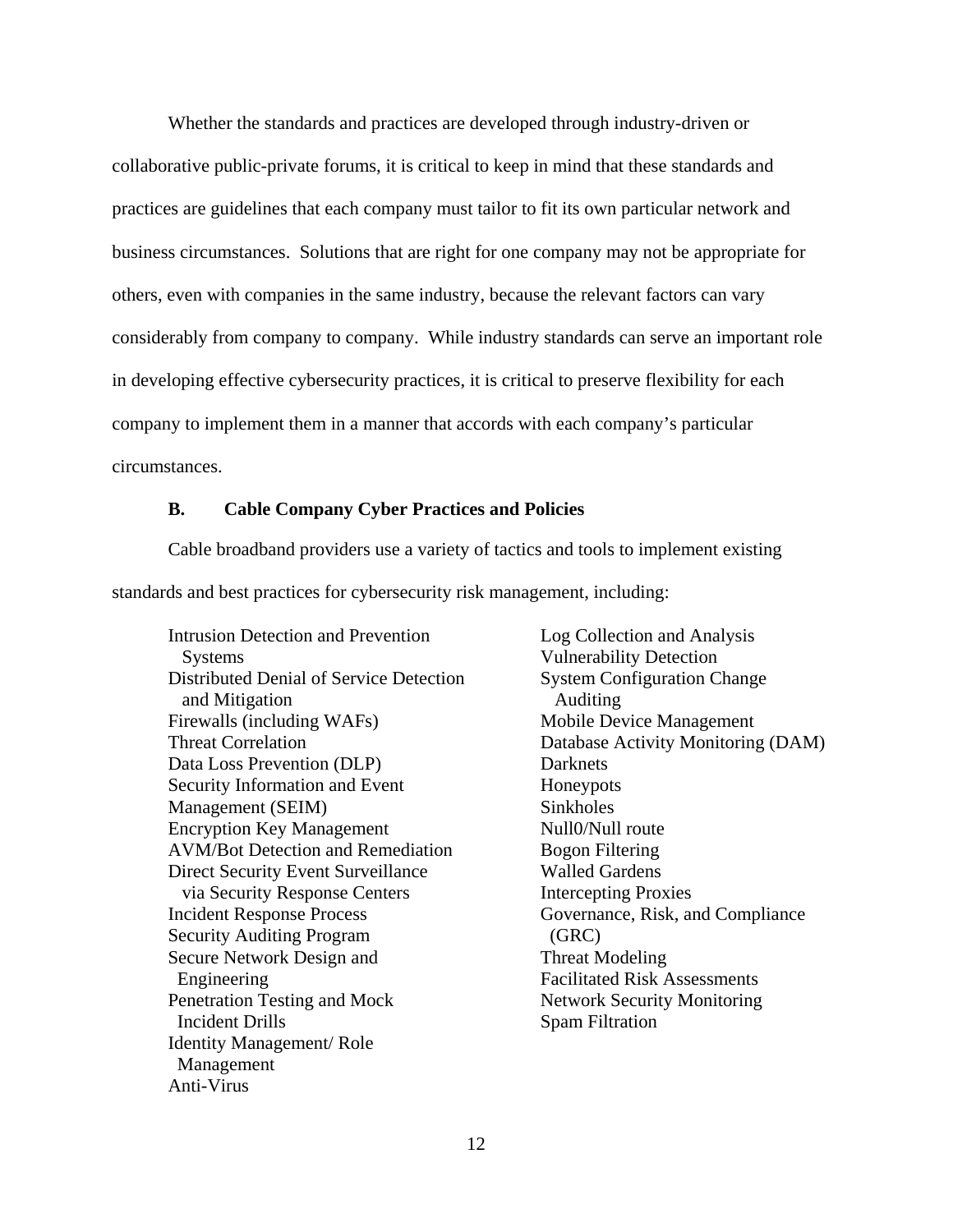These combined controls provide network level protections; restrict network routing and access; restrict management port access and availability; permit oversight by technologies that are aware of malicious packets, communication, or unusual traffic patterns; and monitor for security and non-security events to confirm continuous availability and health. Key practices, protocols, and tools are discussed in more detail below.

**Asset Management and System Segregation**. Cable companies view cybersecurity as a key component of enterprise security risk management, and draw upon input from all operational and organizational function areas within the company to identify critical assets that need to be secured against cyber threats, as well as the appropriate individuals or departments responsible for managing each asset. Companies may employ a "zoning model" to differentiate and segregate business and operational systems according to system content and risk.<sup>16</sup> Assets and infrastructure are placed into "zones of implied trust" according to their operational functions and security needs. Location in a given zone depends on an asset's content, access requirements, and risk assessment, and governs the restrictions on that asset's communications. An asset's zone is applied through the assignment of its IP address, which allows a device to browse the network according to its particular zone assignment.

Zoning systems are built around the particular company's standards and policies, and are defined by firewalls and access control lists that protect and further segment critical systems. Network operators use differentiated services to route and isolate traffic packets by service type in order to identify anomalies. Risk-based security governance also helps companies identify the systems that require the greatest levels of security protection and control. Systems with

<sup>16</sup> The separation of business and operational systems may not be appropriate in all circumstances, particularly for smaller providers, or in instances where such segmentation adversely affects network functionality, operational controls, or system usability.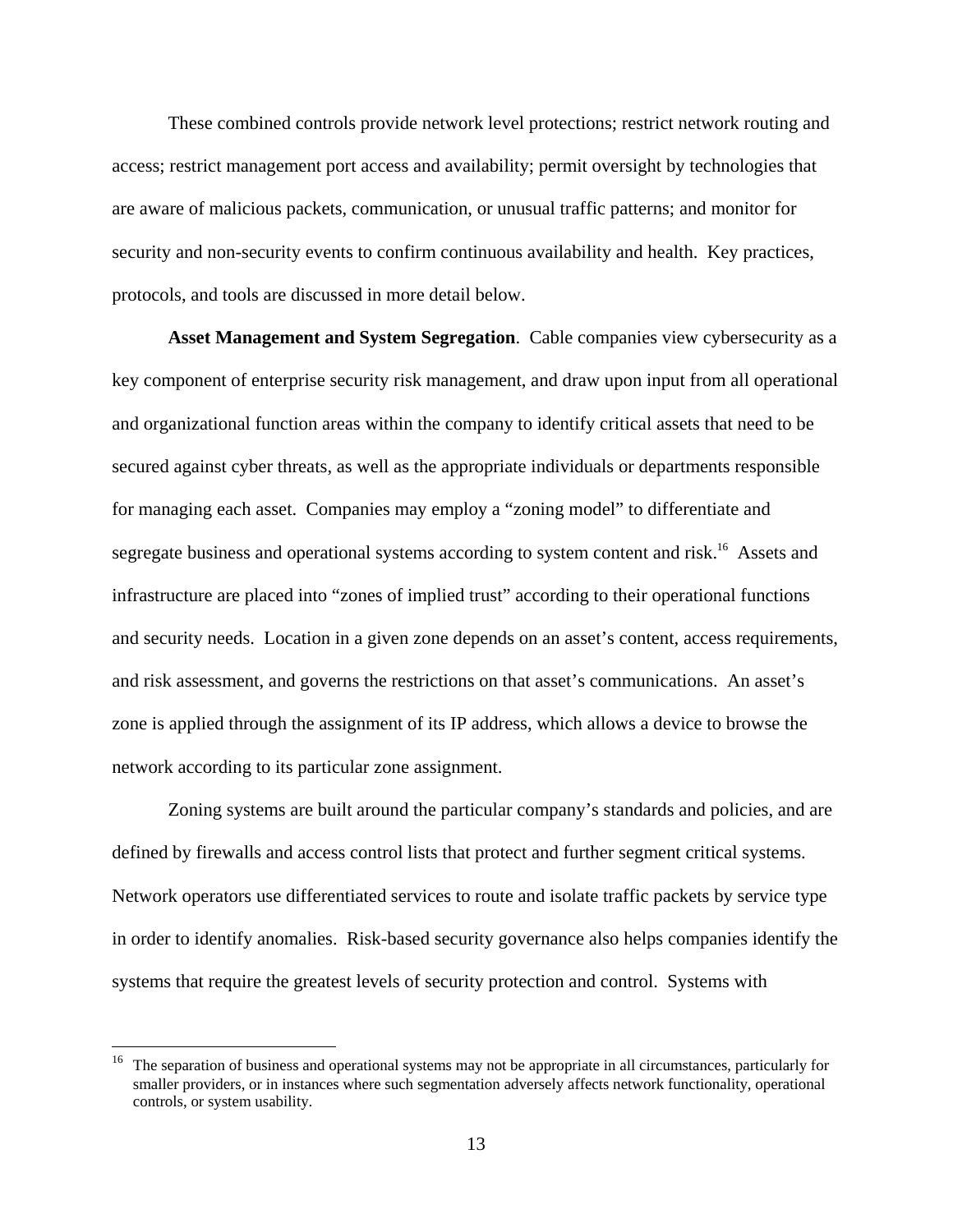information of higher business value, customer information, or security ramifications can, as appropriate, be given priority in security scanning, penetration testing, and remediation.

**Network Resilience and Security Engineering.** Companies have implemented a "defense in depth" resiliency strategy, which starts by hardening key network elements with asset-specific security capabilities to create a network stronghold, and then layer external tools and systems on top of those elements to seek out and eliminate threats before they fully materialize. Because each key asset and operating system within a network typically contains its own native defenses and security protocols, companies are able to maintain a standard "secure build" that establishes a baseline level of security to ensure that each device contributes to the network's overall security posture. An operator may then add external tools and measures to monitor network data flows and identify threats. Examples include the purposeful rerouting of traffic to defend against distributed denial of service attacks, intrusion prevention systems for detecting a variety of known threats and analyzing traffic patterns, and individualized tools that seek out specific threats.

Companies take a holistic approach to security, engaging security architects, risk analysts, vulnerability engineers, and penetration testing during all phases of the systems development life-cycle. They also engage in periodic application code reviews to screen for security vulnerabilities and ensure sound security coding practice. Using tools from a variety of vendors to bolster the network's overall security, companies continue to adapt existing security to "agile" development methodologies.

**Network Monitoring and Incident Response.** To understand threats to network operation centers and management networks, cable companies employ host forensics, host configuration management, network event forensics, network configuration management, and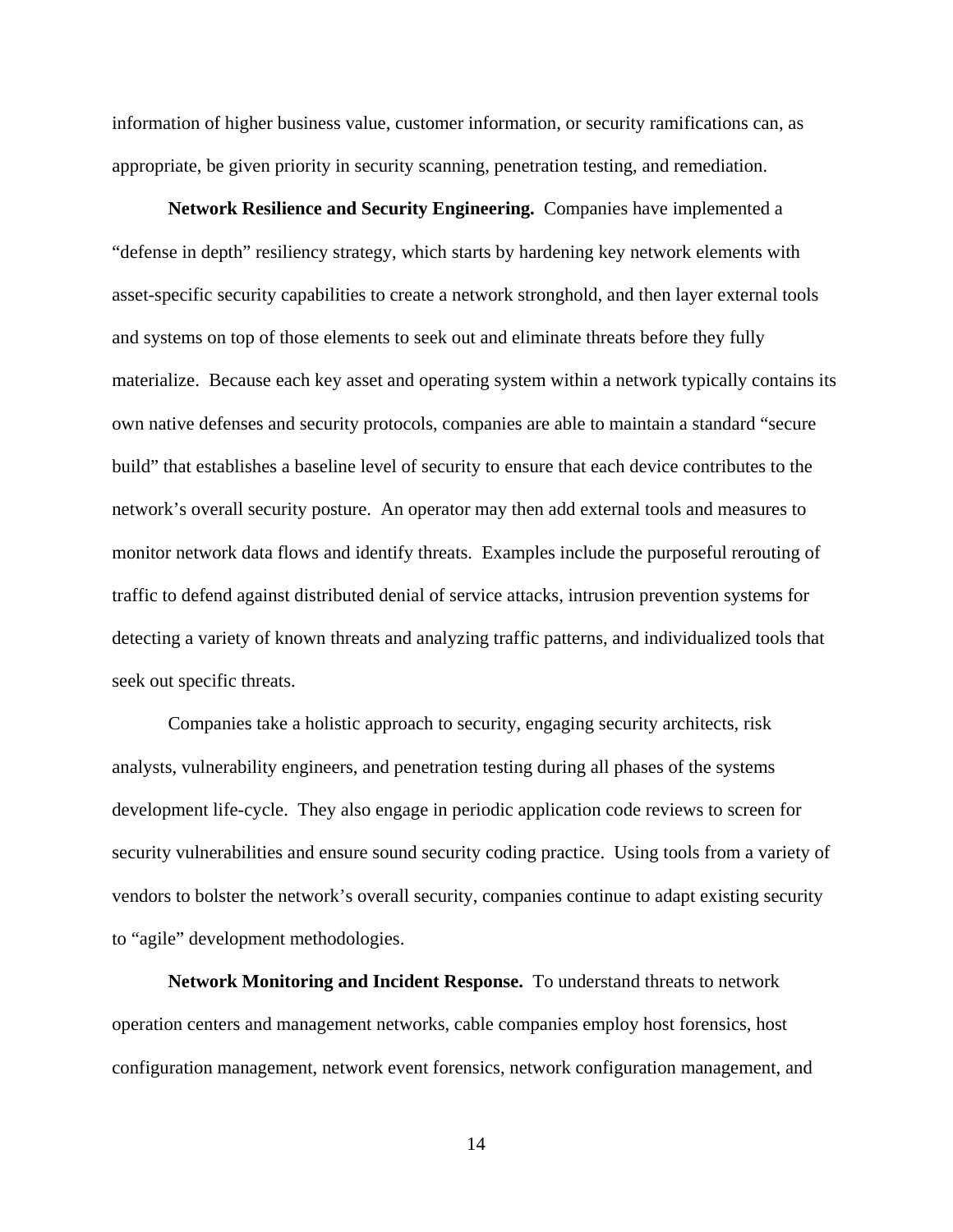real-time traffic analysis. To deter and mitigate these threats, best practices include using malware scanning and detection, end-point security solutions, root kit detection capability, user authentication, and perimeter protections such as firewalls, intrusion detection and prevention tools, packet collection and perimeter networks.

Cable broadband networks are monitored through security operating centers (SOCs) that are manned by personnel twenty-four hours a day, seven days a week. Security incident and event management tools and systems track alerts that are triggered from security points on the system. Data from network-wide logs and events are then aggregated into a central location where tools with heuristics capabilities analyze the information in order to link issues and develop a consolidated picture of existing threats. Cable operators use a number of third-party vendors and tools to monitor a variety of potential events that may stem from particular sources. Some of those tools include Security Information and Event Management (SIEM) technology, an intrusion prevention system, vulnerability detection, log collection and aggregation, anti-virus software, behavioral analysis to identify previously unknown zero-day malware, system configuration change auditing, mobile device management, and data loss prevention. In addition, those companies with personnel in charge of maintaining security intelligence may access information from the Department of Homeland Security and other Federal agencies, as well as internal intelligence and commercial product intelligence from industry third parties.

SOCs can also serve as focal points for incident response, controlling all activities and acquisition of evidence that are required during the course of an event. When a cyber incident is detected, the SOC may review the event and perform initial triage for incidents identified as low or medium security risks using established playbooks. Incident handling policies and procedures mandate the involvement of representatives from a variety of functional areas within a company,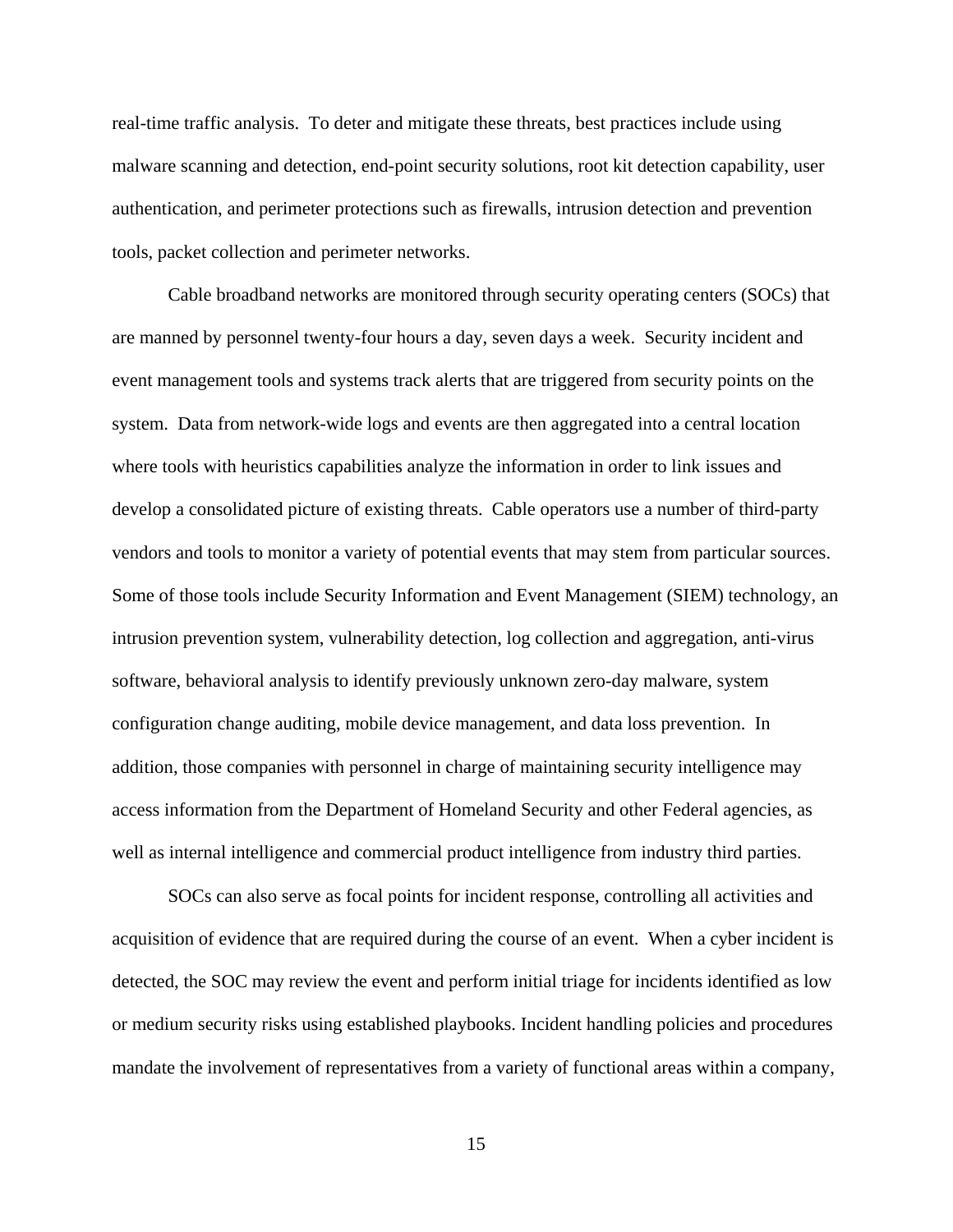although the exact makeup of an incident response team may depend on which components of the network are at risk. Escalation procedures for high or critical incidents also are typically in place, which are designed to quickly engage appropriate personnel and expertise for purposes of analyzing, containing and eradicating the incident.

Companies maintain "run books" for incident handling policies and procedures that may reflect external guidelines, such as SANS CSC #18 – Incident Response and Management or NIST SP 800-61- Computer Security Incident Handling Guide, but are adapted to a company's particular circumstances. Run books contain protocols for every layer of security, from identification, to eradication, to restoring system services, to capturing evidence for forensics and post-mortem analysis. Policies are regularly reviewed and updated, and companies undergo drills and mock incident exercises to test readiness. These mock incidents allow companies to examine the efficacy of response plans and protocols, and provide insight into whether a real security event might alter the overall security risk analysis.

**Encryption and User Access.** To combat the theft of identity profiles, cable operators have developed tools and protocols that combine identity and role management systems with encryption and key management tools.<sup>17</sup> Role-based management systems keep track of network permissions for all personnel based on their existing roles and responsibilities, proactively limiting or eliminating access to assets that are no longer relevant in the event of an employee's position change. When appropriate, multi-factor authentication is also used to authenticate a user's access to certain internal systems.

 $17$  It is important to recognize that while encryption is an effective tool when used properly, it cannot serve as a panacea against all cyber threats. Encrypted data will inevitably need to be used in a clear text format, at which point it will be vulnerable to attack. Furthermore, even when encrypted, such data may be vulnerable to direct attacks against the encryption keys. While encryption is appropriate in many circumstances, it is not technically feasible or economical to use it everywhere or for all data.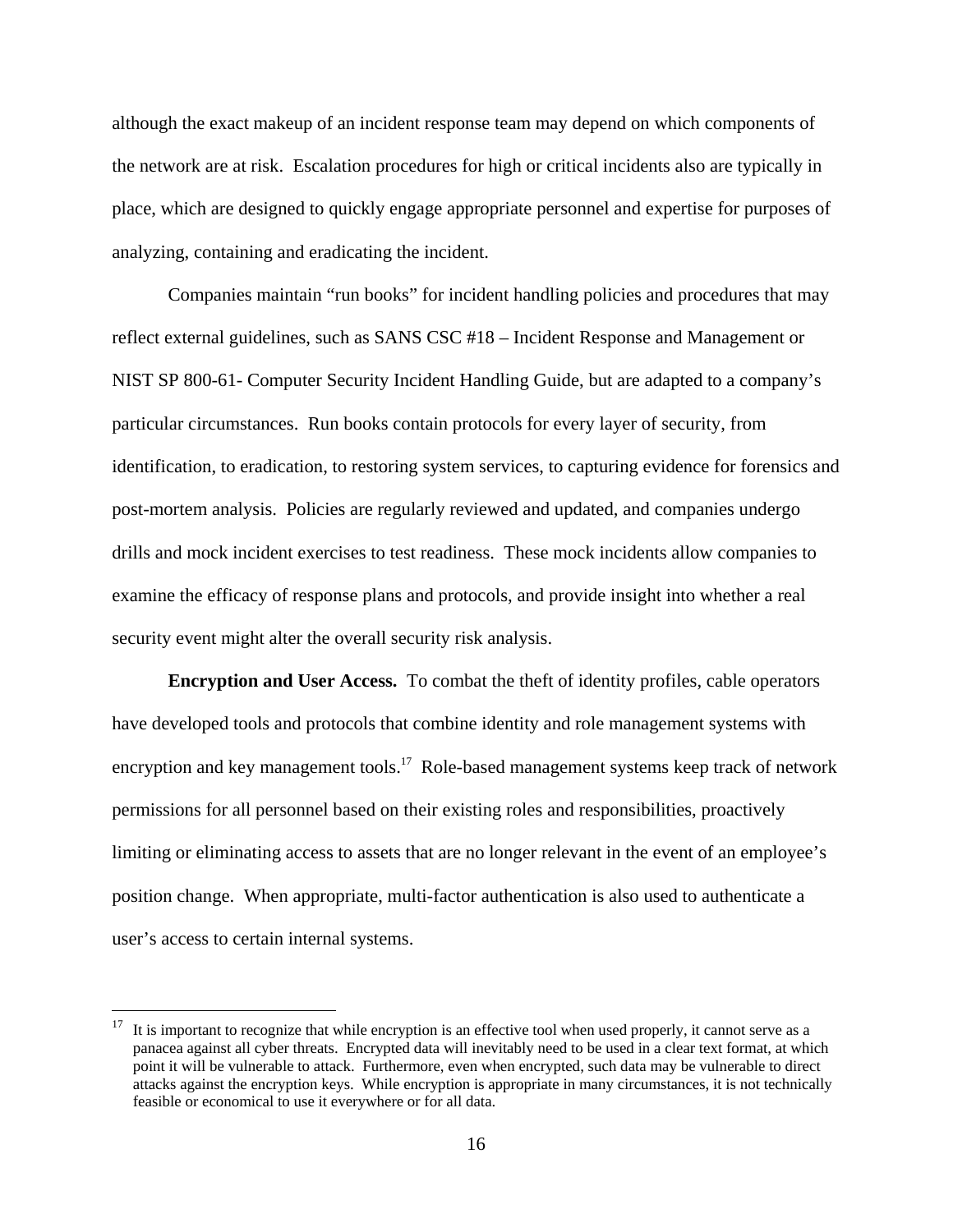<span id="page-18-0"></span>Cable operators also use a wide variety of encryption and key management tactics throughout network infrastructure, including DOCSIS 3.x encryption between the cable modem termination system and capable customer-premises equipment, Virtual Private Network encrypted tunnels for third party connectivity, Secure Sockets Layer encryption for web presence authentication, laptop whole-disk encryption, code signing, and targeted encryption for data at rest. Every encryption type has its own methodology, which adds individual layers of security to the network as a whole.

**Privacy and Civil Liberties Protections.** The cable industry is subject to myriad international, Federal, state, and contractual requirements related to privacy and data security that restricts how, what, and when we can collect, use, and disclose customer information. Thus, the industry has developed a number of privacy and civil liberties protections. Unlike governmental bodies, cable operators have a direct and voluntary business relationship with our customers. This relationship – and the concomitant need to ensure our subscriber's trust – is fundamental to our business success, and therefore guides decision-making about how to build, structure, and defend our services against cyber threats.

# **C. Cable Operators to Minimize Cyber Threats That May Originate From End-User Equipment**

While the Cybersecurity Framework is intended to secure and protect critical infrastructure from cyber threats, it is important to bear in mind that such threats rarely exclusively originate from within systems maintained by the network operator. End-users, whether they are residential customers or complex organizations that operate critical infrastructure themselves, are an integral part of the Internet's "network of networks." As such, they can serve as the launching pad for distributed targeted attacks on the entire infrastructure. Botnets are particularly insidious because they turn ordinary users into unwitting participants in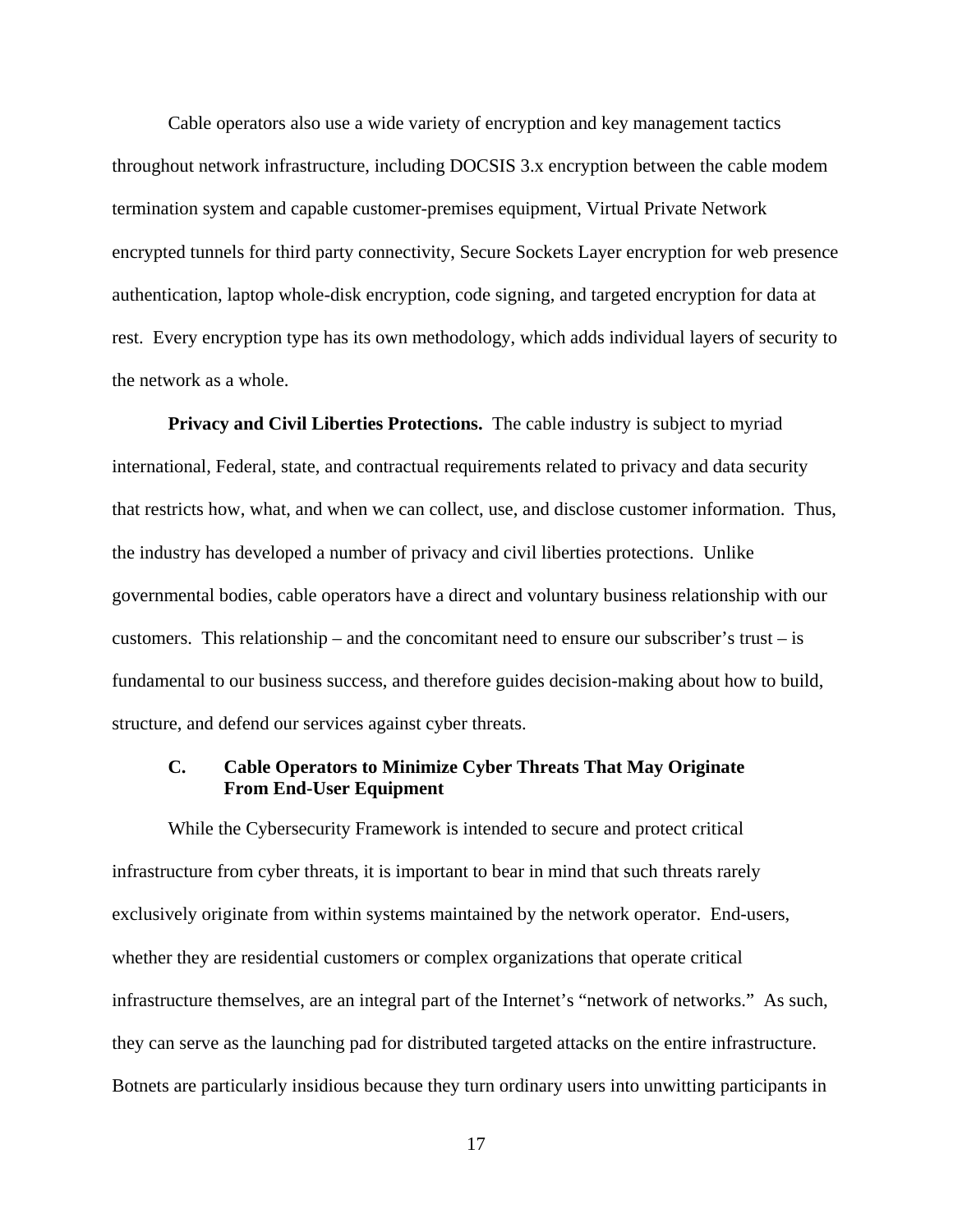criminal enterprises by allowing malefactors to take control of a user's device for their own nefarious purposes. Thus, a botted device can cause significant harm to both the individual user and to the entire network and beyond.

Recognizing the risks that can originate from consumer equipment, cable operators have developed consumer-based security tools that work in conjunction with network-based measures to help safeguard end users from botnet threats by enabling them to protect their computers and mobile devices from cyber-attacks and loss or corruption of data. The tools typically include security software from nationally known vendors like Norton, McAfee, and F-Secure; antiphishing and anti-spyware technology; identity protection; anti-botnet and anti-virus tools; and a consumer education program. Many operators provide these host-based security tools to each residential broadband customer at no additional expense.

The well-established nature of these consumer-facing programs demonstrates that providers already have strong incentives to deploy them without the need for government involvement. Thus, these tools would complement the Cybersecurity Framework but would not need to be part of the Framework, which should focus on protocols, methodologies, procedures, and processes to address cyber risks in critical infrastructure.

In addition to deploying tools to help deter cyber threats that may originate from the network edge, cable operators have actively participated in the Administration's Botnet Initiative, which provides a model for the broad-based participation of information technology vendors in developing key cybersecurity principles. The Botnet Initiative grew out of an earlier Request for Information (RFI), jointly published by the Department of Homeland Security and the Department of Commerce, on the creation of a voluntary industry code of conduct to address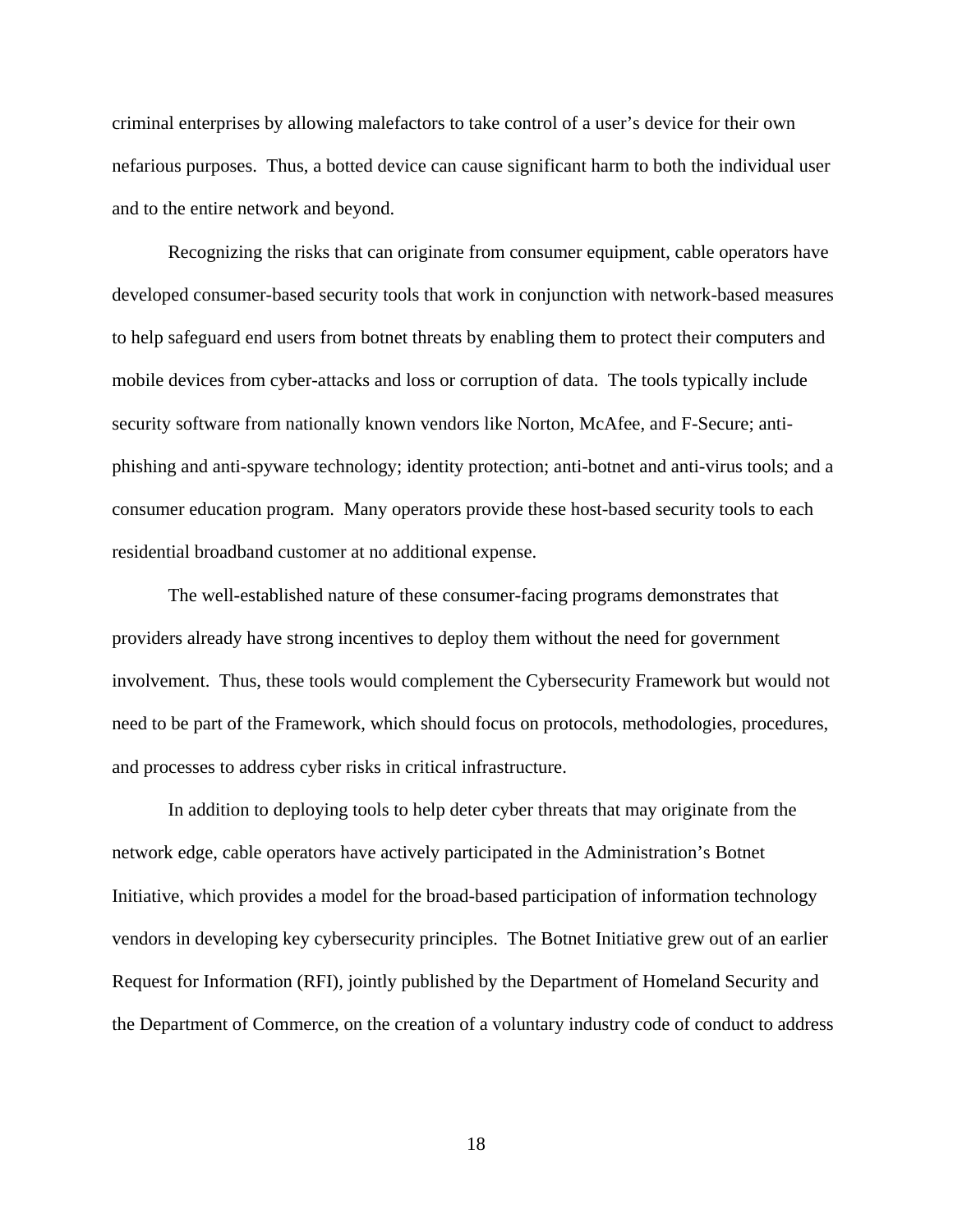<span id="page-20-0"></span>the detection, notification, and mitigation of botnets.<sup>18</sup> Critically, this initiative has involved the participation and engagement of all segments of the Internet ecosystem, including search engines, security tool vendors, and applications providers. Cable companies have also played a leading role in the FCC's CSRIC Working Group 7, which recently developed an Anti-Botnet Code of Conduct.<sup>19</sup> Consumer-facing botnet deterrence programs will benefit from these efforts.

### **FRAMEWORK III. RECOMMENDATIONS REGARDING STRUCTURE AND OPERATION OF**

Over the past decade, the cable industry has been operating on the frontlines against cyber threats, investing in systems and personnel to prevent, detect, deter, and respond to cybersecurity threats. They have independently developed effective procedures and protocols to secure all components of their broadband network, including those that support critical infrastructure. The cable industry's experience demonstrates that to be effective, the Cybersecurity Framework must be embody three core characteristics: it must be flexible, it must include all relevant industry sectors, and it must draw on existing resources and rely on industrydriven solutions to address new and emerging threats.

### **A. The Cybersecurity Framework Must Be Flexible and Embrace Diversity**

Cyber criminals are constantly innovating, thereby necessitating a Framework founded on flexibility – rather than prescriptive rules – so that companies can adapt and avail themselves of the growing and changing array of technologies, solutions, and counter-measures that are

 Information Administration; Department of Homeland Security, *Models to Advance Voluntary Corporate*  Department of Commerce, National Institute of Standards and Technology, National Telecommunications and *Notification to Consumers Regarding the Illicit Use of Computer Equipment by Botnets and Related Malware*, Docket No. 110829543-1541-01.

<sup>&</sup>lt;sup>19</sup> CSRIC III WG7: Botnet Remediation, Final Report, *U.S. Anti-Bot Code of Conduct (ABC) for Internet Service Providers (ISPs): Barrier and Metric Considerations* (March 2013), *available at*  http://www.fcc.gov/bureaus/pshs/advisory/csric3/CSRIC\_III\_WG7\_Report\_March\_%202013.pdf; *see also*  http://www.maawg.org/abcs-for-ISP-code.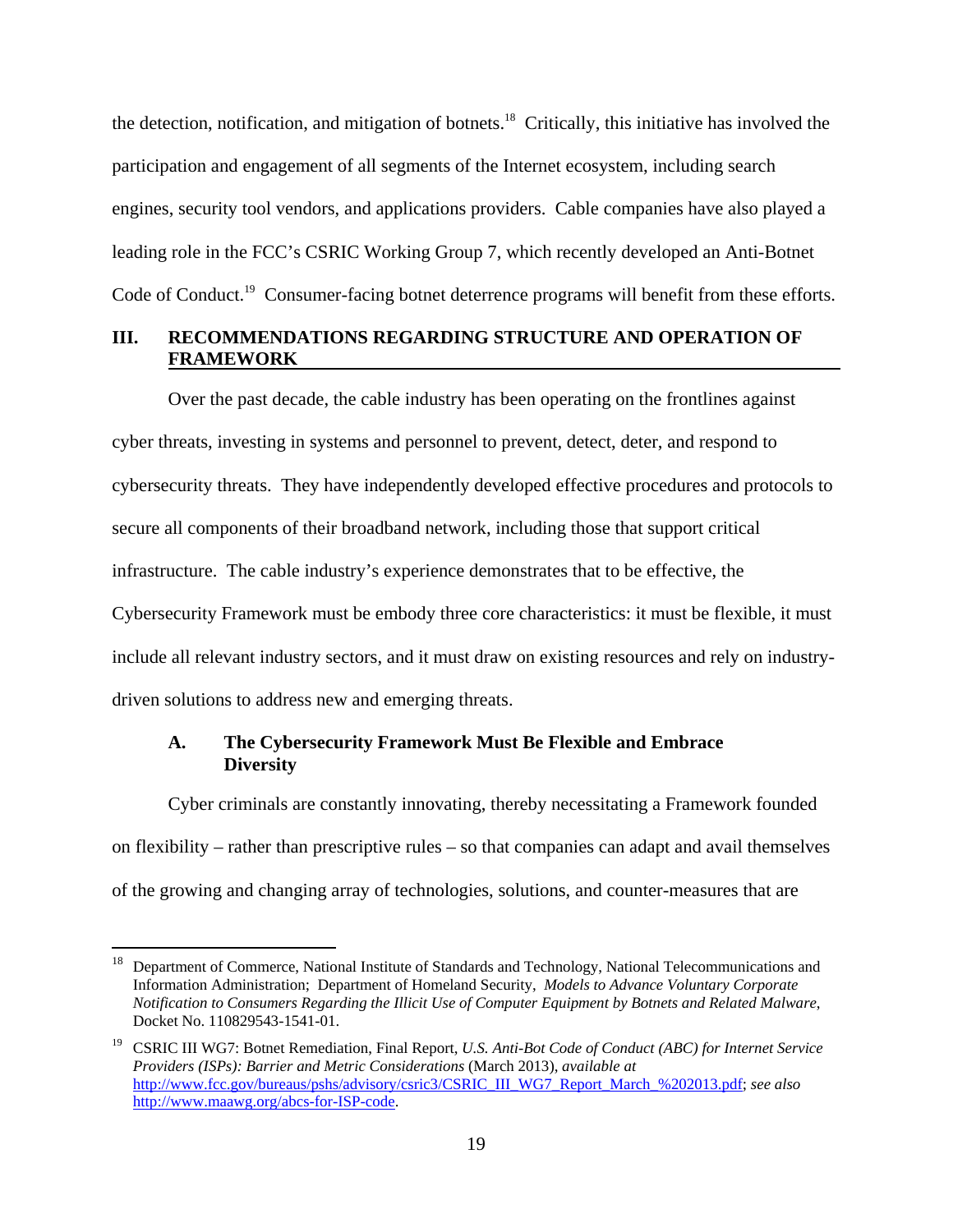available. Compliance with the Framework should not be based upon adherence to standards that may quickly become obsolete. Because of the dynamic and constantly-changing nature of cyber threats, compliance with a particular set of standards is not necessarily tantamount to actual security. Accordingly, if any "conformity assessment" inquiry is deemed necessary or appropriate, it should not entail rote examination of how well an entity or sector is implementing certain practices. Instead, the assessment should focus on how secure an entity's networks are and how capable that entity is of quickly detecting and neutralizing new vulnerabilities and unknown threats. Indeed, extensive government auditing and oversight of compliance with restrictive standards (that might include directives on training, certification, or technologies) would be counter-productive, shifting companies' focus away from detecting and deterring the latest iteration of cyber threats and toward checklist compliance with rapidly obsolescing standards.

Addressing network vulnerabilities and deterring cyber threats is akin to an arms race. As new threat methods are utilized and then discovered and addressed, cyber criminals and other bad actors looking to penetrate networks make modifications to elude detection. Indeed, cyber criminals regularly study and deploy remediation technology to test and implement new evasion techniques. Much of the current malware is developed using the most up-to-date legitimate software developments, such as Software as a Service (SAAS). Accordingly, the Cybersecurity Framework should recognize that diversity and flexibility is preferable to uniformity.

A multiplicity of cyber security solutions also limits the negative impact if one solution is compromised, reducing potential vulnerability. By contrast, mandating a specific strategy to combat cybercrime would provide a roadmap that enables cybercriminals to navigate their way around such standardized defensive measures. Cyber attacks will be harder to initiate or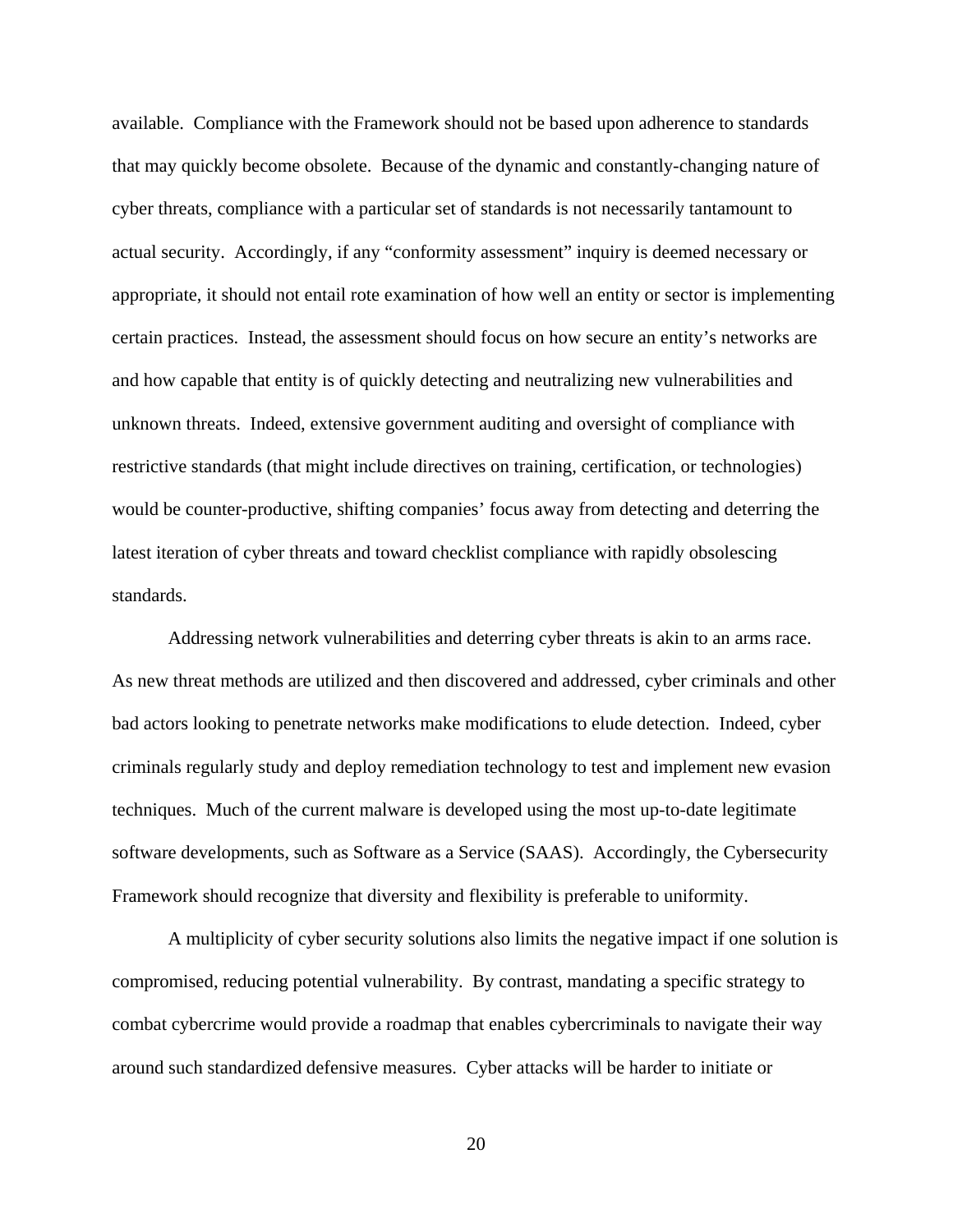<span id="page-22-0"></span>perpetuate where the attacker is forced to confront different strategies and tools from a variety of service providers and vendors. As evidenced by the takedown of the DNS Changer botnet in the FBI-led Operation Ghostclick, the element of surprise and an unanticipated response by the security community (public and private) is critical and effective in the global battle against cybercrime.20 By embracing flexibility and diversity, the Cybersecurity Framework will encourage critical infrastructure owners and operators to adopt the kind of complex and multilayered cyber defenses that are more likely to withstand a sophisticated cyber attack.

# **B. The Cybersecurity Framework Should Include All Relevant Industry Sectors**

The communications sector has taken a central role in developing cybersecurity systems that protect critical infrastructure. According to DHS's Industrial Control Systems Cyber Emergency Response Team (ICS-CERT), nearly 60 percent of all cyber incidents reported in fiscal year 2012 occurred in the energy, dams, water, and nuclear sectors.<sup>21</sup> Another 11 percent originated from Internet facing control system devices susceptible to compromise. ICS-CERT reports that many critical infrastructure assets are directly facing the Internet, and in some instances have weak, default, or nonexistent logon credential requirements, which leave the systems vulnerable to attack.<sup>22</sup> Meanwhile, only two percent of cyber incidents came out of the

<sup>&</sup>lt;sup>20</sup> See Fed. Bureau of Investigation, *Operation Ghost Click, International Cyber Ring That Infected Millions of Computers Dismantled* (Nov. 9, 2011) ("A complex international investigation such as Operation Ghost Click could only have been successful through the strong working relationships between law enforcement, private industry, and our international partners."), *available at*  http://www.fbi.gov/news/stories/2011/november/malware\_110911/malware\_110911.

 CERT\_Monthly\_Monitor\_Oct-Dec2012.pdf (*"ICS-Cert Monitor"*). <sup>21</sup> *See* ICS-CERT Monitor, Q42012, at 5, *available at http://ics-cert.us-cert.gov/pdf/ICS-*

<sup>22</sup>*Id.* at 4.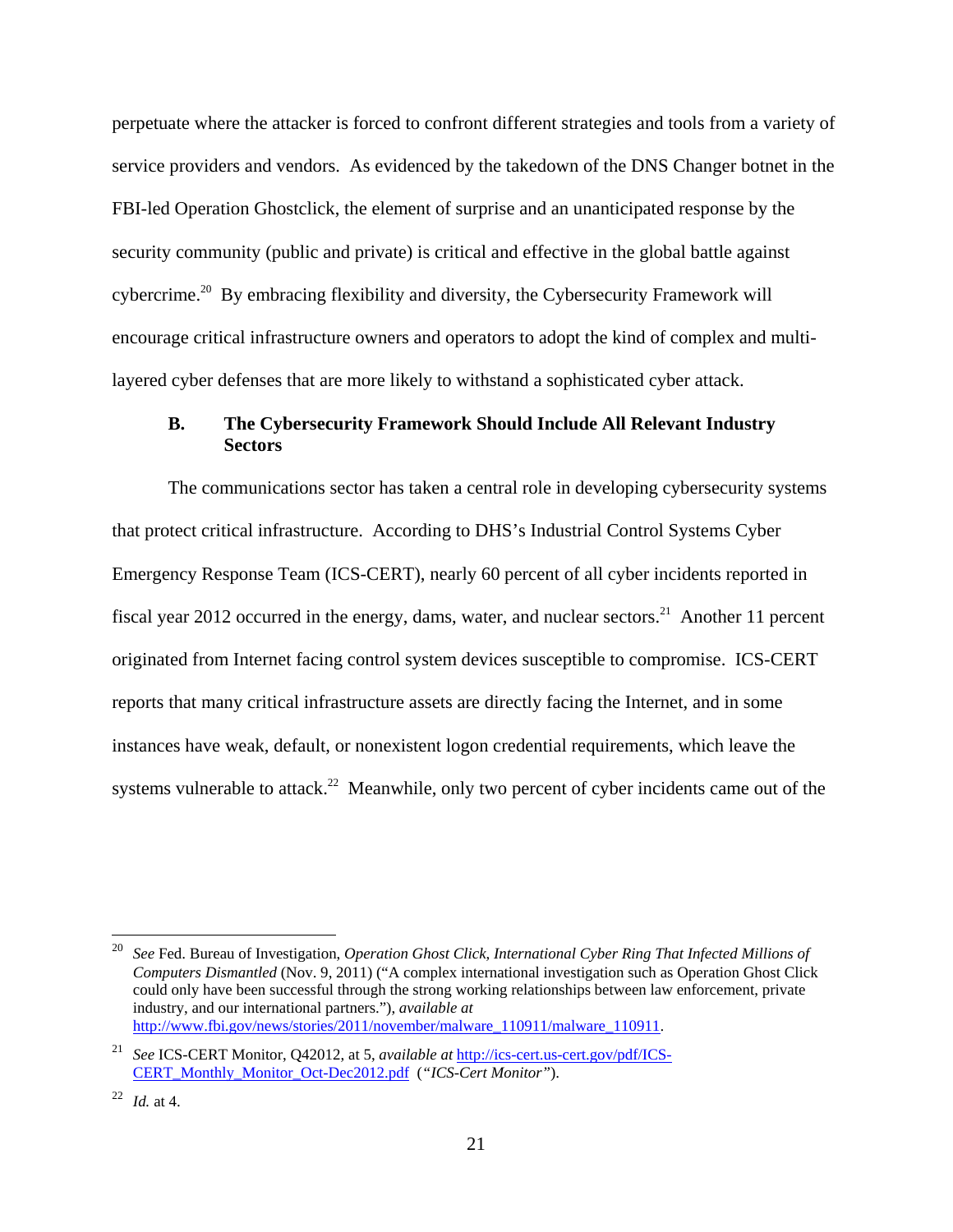communications sector, less than sectors such as critical manufacturing, commercial, chemical, transportation, health care, and government. $^{23}$ 

An effective cybersecurity defense must therefore include the active participation of all industry sectors, including the IT sector. As noted above, the RFI states that our nation's national and economic security depend on the reliable functioning of critical infrastructure, which is increasingly dependent on IT. But such dependence should not be the basis for imposing disproportionately more cybersecurity responsibilities on owners and operators of communications networks. To the extent that some sectors are regarded as uniquely critical to the fight against cyber threats and vulnerabilities, it is possible that those industry sectors are already demonstrably further along with the task of developing and incorporating best practices and protocols. Industry sectors that have been facing these issues for a long time may not require as much regulatory guidance as those sectors that are just beginning to address cybersecurity. Moreover, the type of network-based security that broadband providers work continuously to provide cannot, by itself, protect against cyber threats that exploit insecure Internet access points under the control of other critical industry sectors.

NIST should avoid peremptorily determining that certain entities should be excluded from the Framework. For instance, IT products and services are critical elements of the broadband ecosystem and represent gateways through which cyber threats can enter that ecosystem. In fact, each of the top ten IT companies reported dozens of distinct vulnerabilities in a single three-month period last year.<sup>24</sup> ICS-CERT also found that almost half of identified cyber vulnerabilities appeared to relate to inherent flaws in the IT hardware/software solution or

<sup>23</sup>*Id.* at 5.

<sup>24</sup> TrendMicro, "Top Malicious Top Ten," *available at* http://www.trendmicro.com/us/securityintelligence/current-threat-activity/malicious-top-ten/index.html.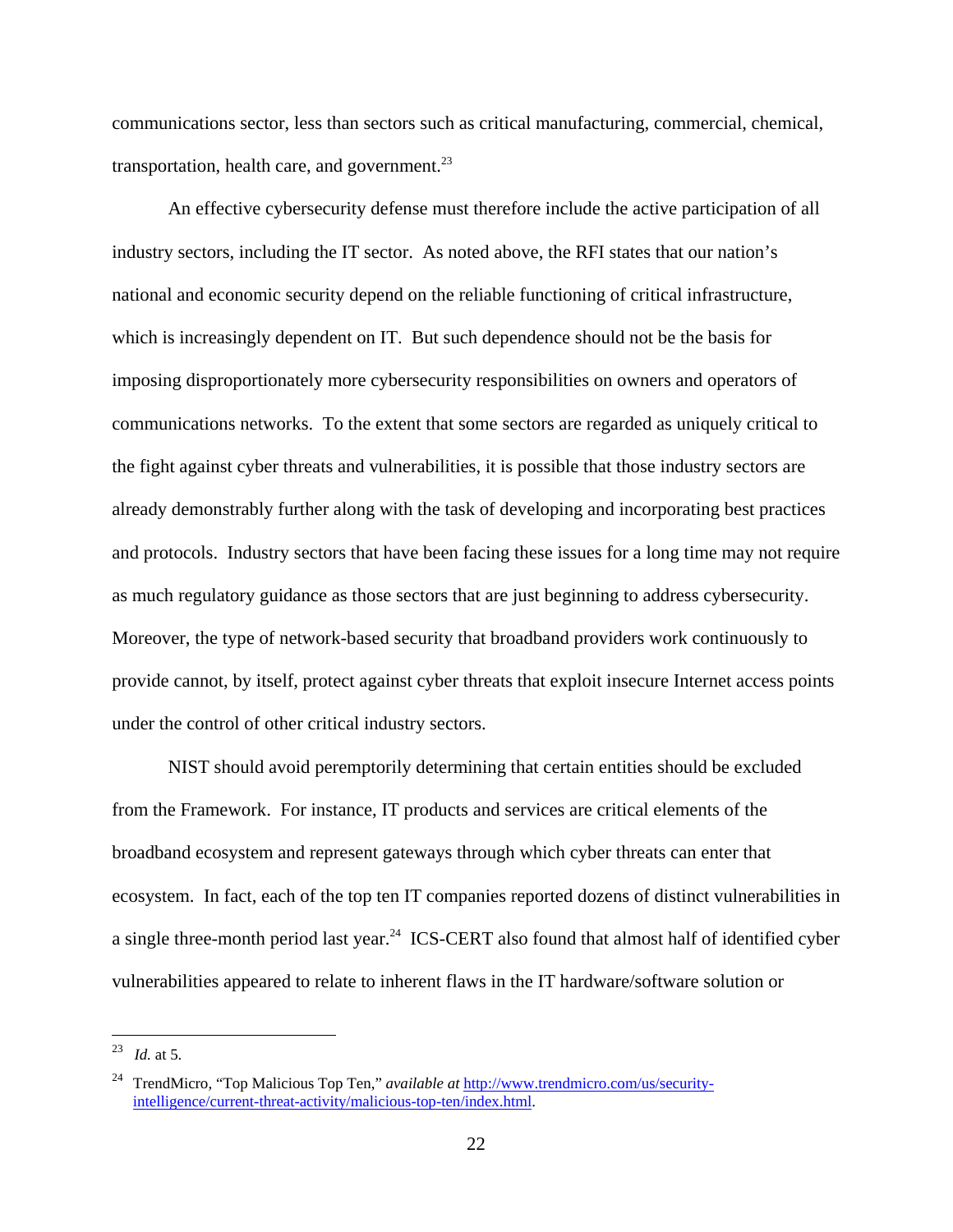<span id="page-24-0"></span>deficiencies best addressed by the original IT service provider.<sup>25</sup> Broadband infrastructure also includes content delivery networks (CDNs), server farms, and services operated by entities such as Google, Facebook, Yahoo, and others. All sectors rely on these facilities and services, which in turn rely on IT products and services. Vulnerabilities and cyber threats may be found at any layer of the Internet or in relation to any product. It is therefore necessary and appropriate that these entities are part of Cybersecurity Framework.

## **C. The Cybersecurity Framework Should Draw on Existing Resources and Rely on Industry-Driven Solutions to Address New Vulnerabilities and Changes to the Threat Landscape**

As discussed above, there is a wide variety of ongoing cybersecurity initiatives taking place within the communications sector. Cable companies participate in a number of working groups that have produced standards and best practices that have aided in the development of effective internal cybersecurity policies and procedures. NIST should focus on identifying and disseminating effective cybersecurity practices already developed through existing sector coordinating councils or other recognized industry standards-setting bodies. The Framework should strive to build upon these existing efforts to the maximum extent possible, by empowering other industries to participate in sector-specific working groups that focus on technical and security issues related to cyber. NIST should identify key industry working groups in each of the critical infrastructure sectors and, where necessary, facilitate the creation of new working groups in individual critical infrastructure sectors if none currently exist. Each of the sector specific agencies should have a facilitating role in consensus building discussions among the private sector.

*ICS-CERT Monitor* at 6. 25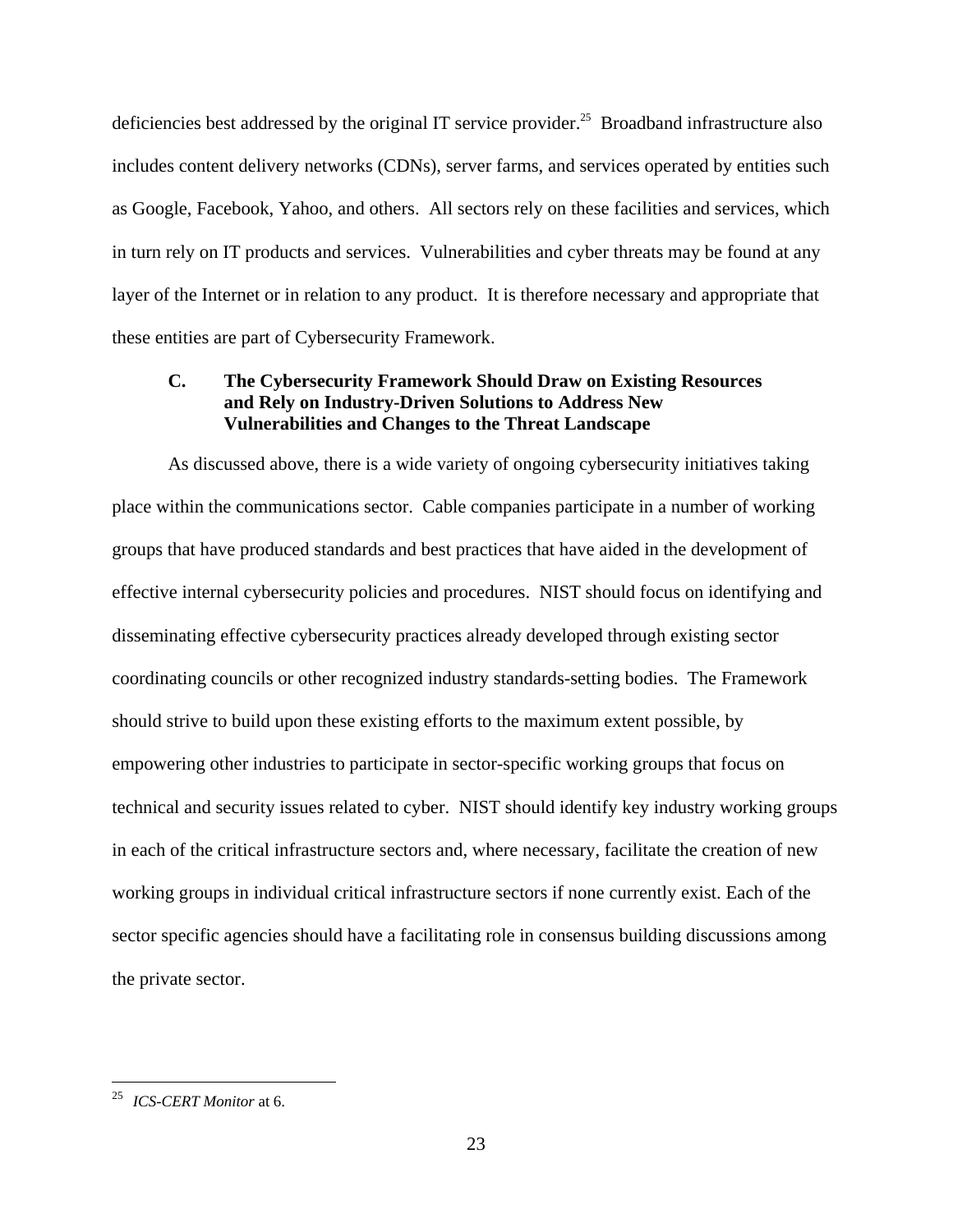Most importantly, the Cybersecurity Framework should aim to foster a solutionsoriented, engineer-driven process that encourages experimentation, innovation, and collaboration, while avoiding a top-down approach that shifts the focus to compliance with a set of prescriptive measures. The cyber threat landscape is dynamic and constantly evolving. Government restraint is therefore particularly critical to ensuring that companies can develop appropriate cyber defenses and respond both quickly and effectively to threats. Sectors with a demonstrated commitment to cybersecurity should not have to divert capital and resources away from ongoing efforts to different practices and protocols that may not be as effective in addressing an industry's specialized needs.

To the extent that there are gaps that may not be addressed by current industry practices, those gaps should be filled in the first instance by giving industry the opportunity to develop responses. The existing Sector Coordinating Councils offer an available forum for addressing gaps in industry best practices. NIST should not assume that gaps that it may identify as it develops the Framework must be filled by government-imposed standards or practices. The cross-function internal processes independently developed by the cable industry provide an excellent example of the type of effective institutional innovation that can be adopted and implemented across sectors in the absence of regulatory interference. In creating centralized cybersecurity committees to examine information security and vulnerabilities, cable companies have demonstrated that existing gaps in risk management standards can be effectively addressed by organic "bottom-up" solutions and innovations within the private sector.